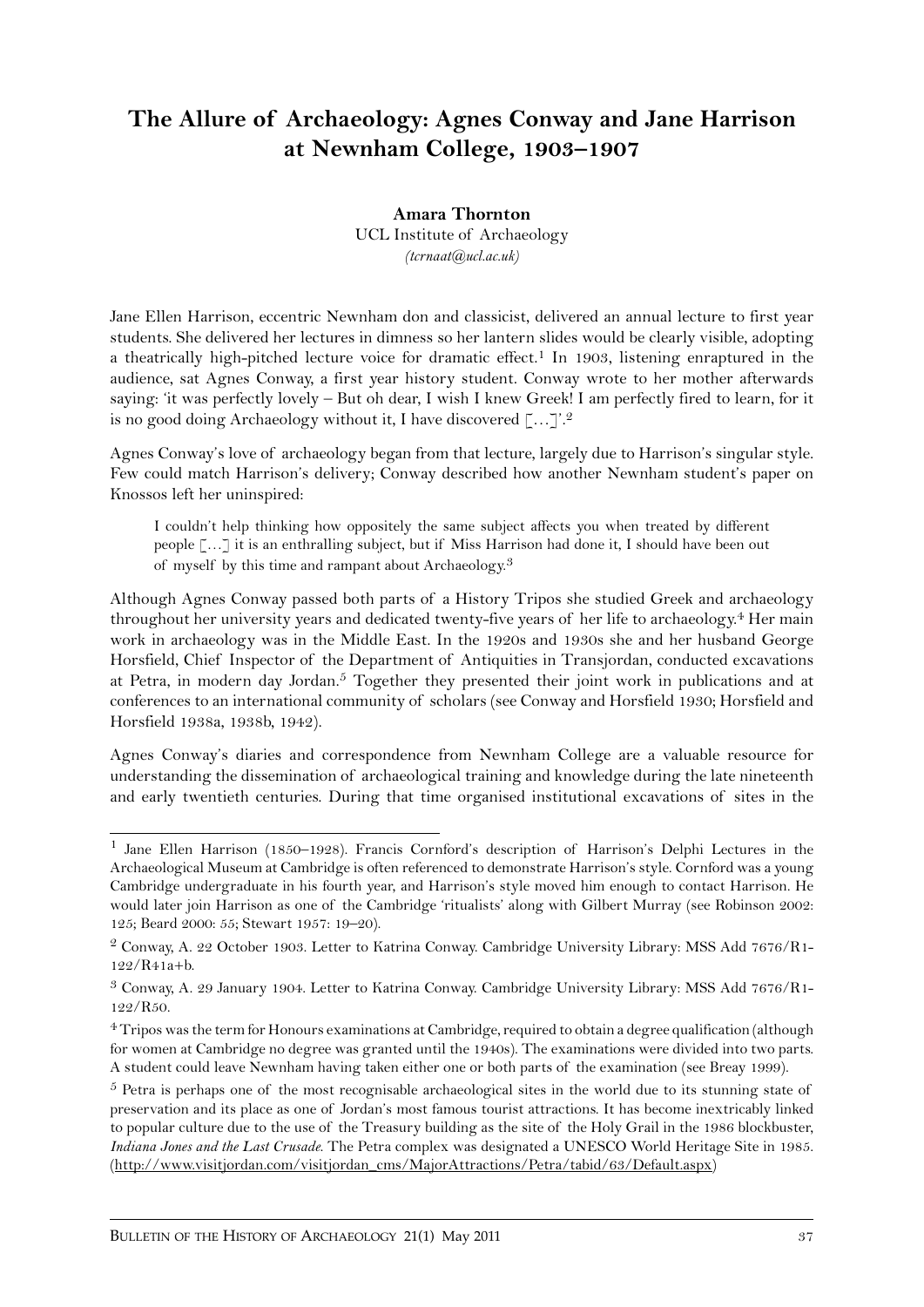classical world, by Britons abroad, greatly increased. Students or alumni of the British School at Athens conducted many of these excavations.6 Many of these students came from Oxford and Cambridge, and are the focus of this present article. At Cambridge, the development of Part II of the Classical Tripos included the formal introduction of archaeology to the Cambridge curriculum. A group of Cambridge classicists, some with direct links to archaeological institutions abroad, helped to incorporate archaeological material into classical studies. Among those involved was Jane Harrison, who became Lecturer in Classical Archaeology at Newnham College in 1899, and her ties to archaeology were solidified by this appointment.

Exploring the network of archaeological and classical connections at Cambridge more completely reveals the development of archaeology during this period, and most importantly, the men and women responsible for its promotion. In this article I use a prosopographical approach to illuminate the social history of archaeology. Prosopography, the examination and presentation of biographical information on individuals with common interests, is often used in historical research (Carter 1984). This approach highlights the fact that the archaeologists and classicists at Cambridge during this period, were not disconnected entities, contributing fragments to the sum total of archaeological knowledge, but rather part of an evolving community that developed, influenced and effected future generations. Although few of the scholars discussed here conducted excavations themselves, and thus might now not be considered 'archaeologists' in the modern sense of the word, they were aware of the power of archaeological material, in adding a new layer to society's understanding of the ancient world.

Agnes Conway's archive also gives us some insight into how the social and economic background of women entering university education in the first years of the twentieth century influenced their futures. In Conway's case, it led to further study and a career – in all but name and remuneration – in archaeology. It also led to the creation of a valuable social network that she maintained throughout her life.

### **Women in the History of Archaeology: Background and Context**

In the absence of a well-established historiography of archaeology, as noted by David Gange (2006: 1083 n.1), histories of archaeology remain, for the most part, interesting and anecdotal introductions to more 'solid' archaeological material, or divided into categories that suit archaeological 'events' rather than historical ones. Until the history of archaeology reflects a better understanding of the historical events that shape archaeological research, the subject will only ever be useful as an introduction. Unlike the wide-sweeping histories of archaeology traditionally accepted by archaeologists, in-depth research on the historical context of archaeology is still wanting. Pamela Jane Smith's recently published PhD thesis focuses on the history of Cambridge prehistory from 1915–1950, and makes extensive use of archival and oral history resources (Smith 2009). David Gill's blog 'History of the British School at Athens' (*http://bsahistory.blogspot.com*) provides linkage between themes and topics and the school and its directors, students and affiliates. However, approaches to the history of archaeology are varied, and historical methodology still under-appreciated and under-used in the context of archaeology's history.7

 $6$  Gill has shown that excavations were only conducted by male students at the BSA until 1910/1911, when a Newnham alumnae, Dorothy Lamb, participated in excavations at Phylakopi, on the island of Melos. However, he notes that the excavation's Director, John Droop, disapproved of women working on excavations generally, and it was not until the 1920s that women conducting excavations became more acceptable (2002: 506). Gill also notes that excavations were conducted by women students of the American School since the turn of the century (2002: 495). Harriet Boyd (later Boyd Hawes), an alumnae of Smith College in Massachusetts, was a student in the American School of Classical Studies in Athens, although she was not encouraged to excavate while a student. Hawes conducted excavations in Crete in 1900, and again from 1901–1904. She came to Newnham College in 1905 where Agnes Conway heard her give a presentation on her work (Conway, A. 15 October 1905. MSS Add 7676/R123-260/R193).

<sup>7</sup> Also see Gange, as noted above, as well as Bruce Trigger, *A History of Archaeological Thought;* Dyson, S. 2006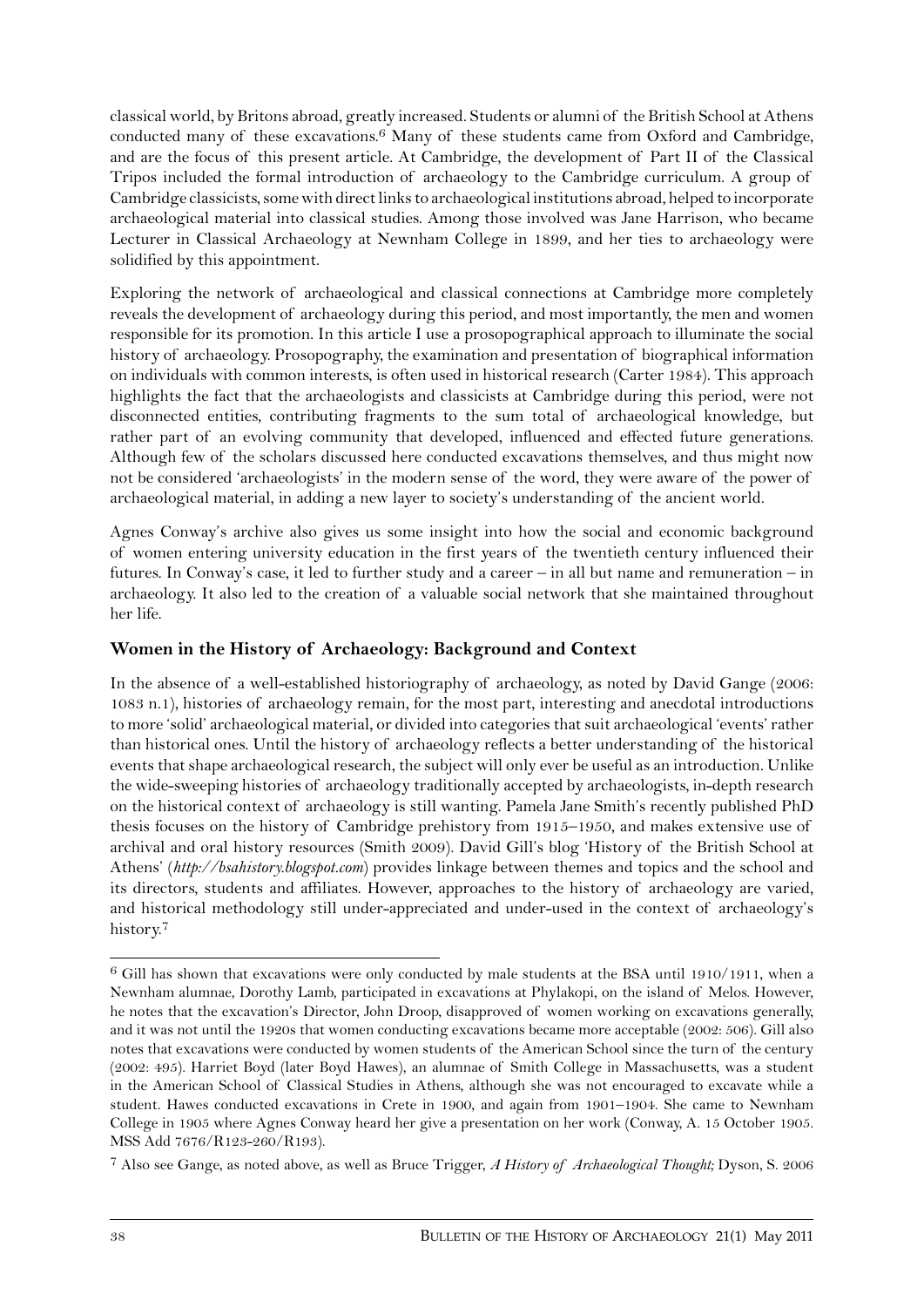The history of science provides useful examples of how to approach the history of a discipline and practice (see Smith 2009). Archaeology sits uncomfortably in the subject divide between social science, science and the humanities. At times it is considered a science, and at other times a social sciences, or a humanities subject; in reality it encompasses elements of both. Perhaps this characteristic of archaeological research is one reason why women were able to advance so far in it, both in excavations and academia, during the early twentieth century (also see Stig Sørenson 1998: 54). Dorothy Garrod (a Newnham graduate) became the first Professor of Prehistoric Archaeology at Cambridge in the 1930s, and Jane Harrison came close to being appointed Yates Chair in Classical Archaeology at University College London in the 1890s (Robinson 2002: 116–117). Women increasingly made a significant contribution to the study of the past during the late nineteenth and early twentieth centuries (Diaz-Andreu and Stig Sørenson 1998: 11–15).

Recent work on women in archaeology has helped to identify the significant impact that women made in archaeological endeavour, redressing their absence in some histories of archaeology (e.g., Diaz-Andreu and Stig Sørenson 1998; Hamilton *et al.* 2007). Stig Sørenson's work on the historiography of women in archaeology outlines important problems in women's incorporation into the history of archaeological practice, and reasons for the necessity of this incorporation (1998). Collective biographies such as Cohen and Sharp-Joukowski's *Breaking Ground* (2004), and its parallel ongoing online project through Brown University, 'Women in Old World Archaeology' (*http://www.brown. edu/Research/Breaking\_Ground/*) have helped to identify, and bring to scholarly attention, many female archaeologists working in the nineteenth and twentieth centuries. Such studies, although beneficial in highlighting women's role in the discipline, place women side by side with little mention of the shared experience, and background, of archaeologists from the same nation.

David Gill's 2002 article on women at the British School at Athens does take differences between nations into account, with separate sections on women in the American School of Classical Study in Athens, and in the British School. He notes that women were actively involved in archaeological investigation in Greece before the First World War, and briefly lists the pioneering work of women students at the British School at Athens. Very importantly, however, he notes that these women were not involved in excavations, but rather undertook mainly library and museum based research until the 1920s (Gill 2002: 493–494).8 Nonetheless six of the fourteen women admitted to the British School at Athens between 1890 and 1914 were Newnham students or alumnae – and five of them had taken Part II of the Classical Tripos, and had specialised in archaeology.<sup>9</sup> Of the rest of the female students, five had been educated at Girton College (three of the five Girtonians were the earliest women students at the British School in Athens/BSA), two at University College London and one at St Andrews in Scotland (Gill 2008). Gill suggests that Jane Harrison and Charles Waldstein<sup>10</sup> may have contributed

*In Pursuit of Ancient Pasts;* Diaz-Andreu, M. 2007 *A World History of Nineteenth Century Archaeology: Nationalism, Colonialism and the Past;* and Bahn, P. (ed) 1996 *Cambridge Illustrated History of Archaeology*. Other histories of archaeology are more geographically orientated, for example Silberman, N. 1982 *Digging for God and Country*, or Kuklick, B. 1996 *Puritans in Babylon*.

<sup>&</sup>lt;sup>8</sup> However, British women were involved in excavations in Egypt at the turn of the 19th and 20th centuries; Margaret Benson was the first woman granted the right to excavate in Egypt in 1895. She worked at the site of Luxor for three seasons, assisted by Janet Gourlay. Percy Newberry and Edouard Naville of the Egypt Exploration Fund were also involved in the excavations. See Gill 2002: 505; Peck, W. 2004. Margaret Benson *Women in Old World Archaeology Project*, Brown University, http://www.brown.edu/Research/Breaking\_Ground/ bios/Benson\_Margaret.pdf. Women were also involved in archaeological work on Petrie's digs, some as copyists of tomb paintings (Janssen 1992).

<sup>&</sup>lt;sup>9</sup> Although the British School at Athens opened its doors to students in 1886, the first woman, a Girton graduate named Eugenie Sellars, was not admitted until 1890. She would become the Assistant Director of the British School at Rome from 1909–1925. Gill 2008: Students at the British School at Athens 1886–1914; Toynbee, J. M. C. rev. Dyson, S. 2004: Strong, Eugenie (1860–1943). *Oxford Dictionary of National Biography*, Oxford University Press. (http://www.oxforddnb.com/view/article/36352, accessed 19 Feb 2009)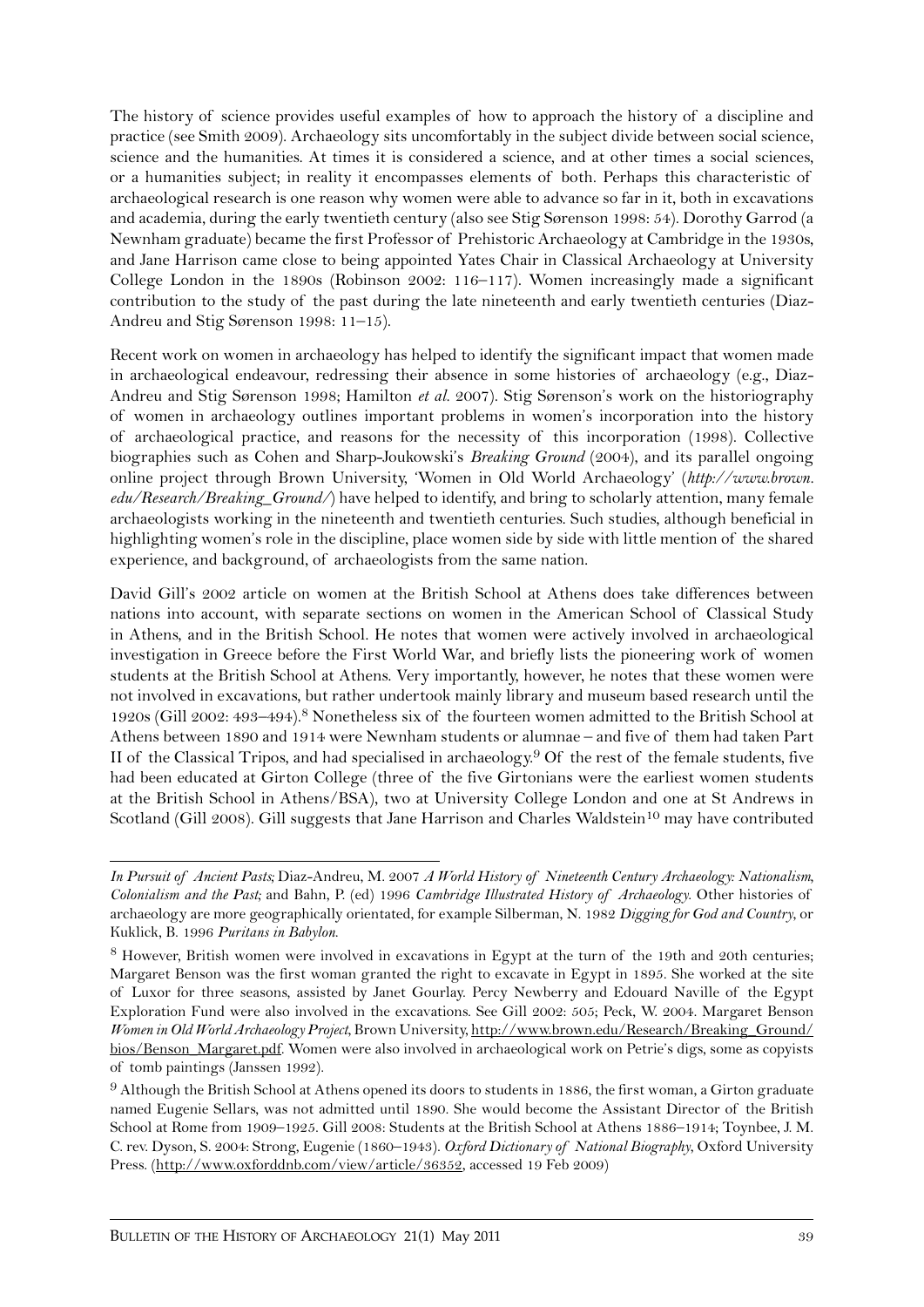to the high percentage of Cambridge-educated women who became BSA students (Gill 2002: 496; Breay 1999: 61).<sup>11</sup> Agnes Conway's diaries and correspondence from 1903 to 1907 illustrate the impact of both Harrison and Waldstein on studies in archaeology. But Harrison and Waldstein are not the only ones who used archaeological discoveries and materials in their classes. At that time there were a number of classicists interested in archaeology amongst the Cambridge faculty who all gave lectures that women students attended.

The presence of so many Cambridge educated women in the lists of BSA students before the First World War is probably due to the fact that some of the school's founders were themselves Oxbridge educated (Waterhouse 1986).<sup>12</sup> In addition both Oxford and Cambridge contributed annually to the school's subscription fund from 1895 onwards, with some individual colleges making separate contributions that enabled the school to establish studentships (see BSA 1895/1896: 30–31; BSA 1896/1897: 221). Despite the emergence of alternative higher education institutions, Cambridge and Oxford remained *the* places to study (see Peacock 1988: 25 referencing Halsey and Trow 1971: 39). The classical knowledge required to obtain a degree at Cambridge was a good preparation for classical scholarship, and for archaeological work in classical regions. Nonetheless, the large proportion of Cambridge women amongst BSA students also reflects the inclinations and influence of Cambridge members of staff before the First World War. It is vital to appreciate the support and inspiration that Cambridge educated women received from their peers, their lecturers, and their tutors, in pursuing their studies.

There have been several micro-historical and biographical studies of the community of women resulting from the emergence of the university education for women, and the domestic nature of women's education in the nineteenth century has been elucidated (Dyhouse 1981; Tullberg 1998 [1975]; Vicinus 1985; Robinson 2008). Vicinus' work on women's colleges makes the essential point that the residential communities that these institutions embodied provided women with an intellectual and social freedom they had never known before (Vicinus 1985: 124).13 Other scholars have discussed women students and researchers at Cambridge in the context of the history of science, the history of classics, or the history of women's education (Gould 1997; Richmond 1997, 2006; Breay 1999; McWilliams-Tullberg 1998 [1975]; Vicinus 1985).14

The history of women in science has shown the difficulties that women experienced in gaining acceptance for studying subjects considered beyond their mental capabilities, or dangerous to their health (Gould 1997: 127, 131). Paula Gould (1997: 132) and Marsha Richmond (Richmond 2006: 565; 1997: 455) both have presented the marginalisation of women in the history of science due to their unofficial participation in scientific work. Referencing Margaret Rossiter's 1997 article, Richmond argues that at Cambridge women were able to participate in experimental research because such

<sup>10</sup> Charles Waldstein (1856–1927) was Director of the Fitzwilliam Museum from 1883–1899. He became the Director of the American School of Classical Studies at Athens from 1888 to 1892. Returning to Cambridge, he was Slade Professor of Fine Art from 1895–1901 and again from 1904–1911 (Spivey, N. Walston, May 2008: Sir Charles Waldstein (1856–1927), *Oxford Dictionary of National Biography*, Oxford University Press, Sept 2004; online edition http://www.oxforddnb.com/view/article/48709, accessed 29 Aug 2009.

<sup>11</sup> Gill's biographies of Dorothy Lamb (1887–1967) and Winifred Lamb (1894–1963), both Newnham College alumnae and students at the British School at Athens, note that Harrison played a role in enhancing their interest in Archaeology (Gill 2004: Dorothy Lamb. Women in Old World Archaeology Project, Brown University; Gill, D. 2004: Lamb, Winifred (1894–1963), *Oxford Dictionary of National Biography*. [Online]).

<sup>12</sup> Founders of the British Schools at Athens included: Richard Claverhouse Jebb, George Macmillan, T. H. Sweet-Escot and Walter Leaf.

<sup>13</sup> Vicinus concentrates on the women's colleges at Oxford and Cambridge, as well as Royal Holloway and Westfield Colleges, two other institutions dedicated to the higher education of women.

<sup>14</sup> Pamela Jane Smith's chapter on Dorothy Garrod (2009: 69–102) also discusses Garrod's Cambridge education and its impact on her career.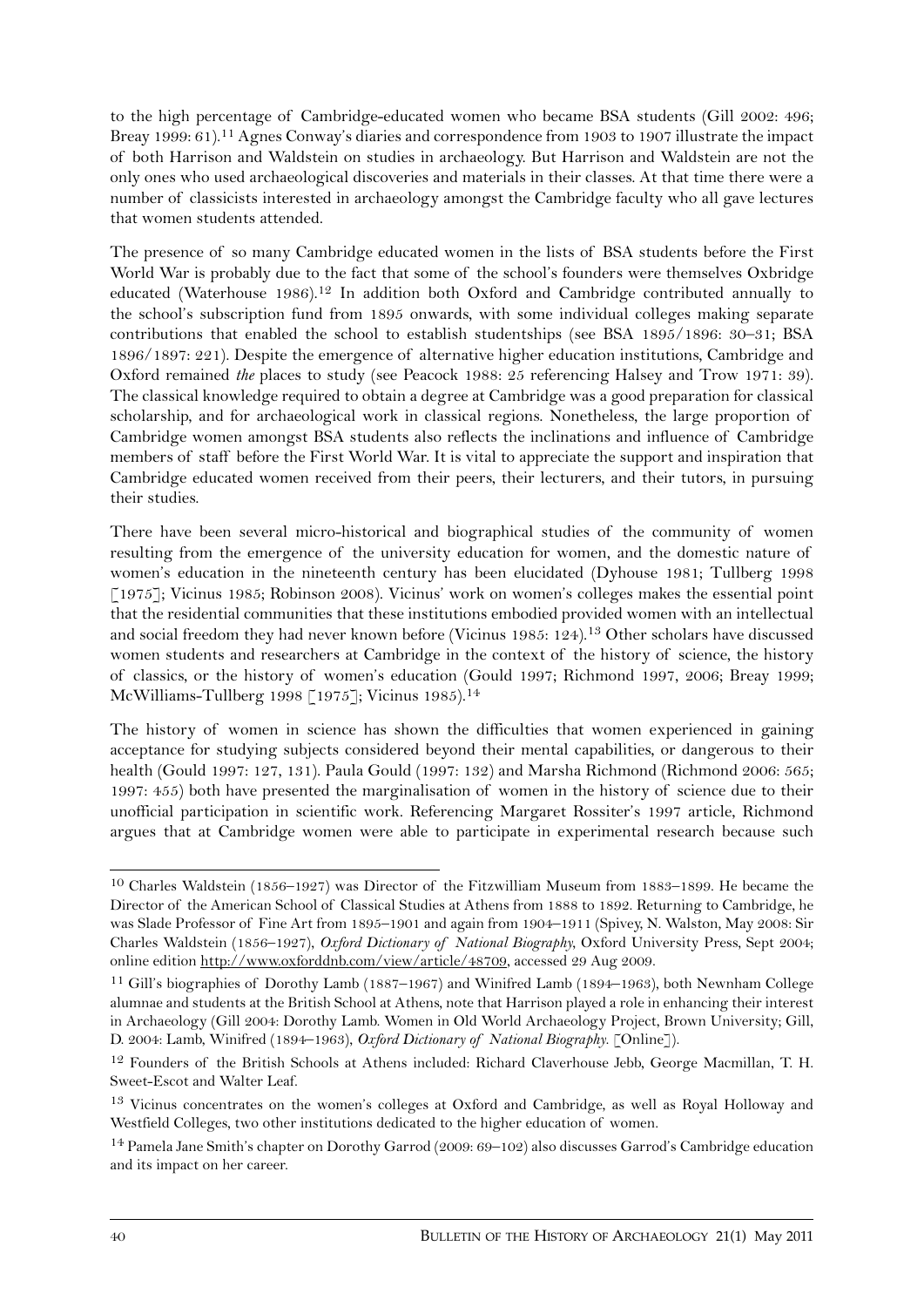research was not accepted by the established scientific community, and thus could not necessarily attract male science students who wanted to advance professionally (Richmond 2006: 566; Rossiter 1997). In addition, she points out that students at Newnham and Girton colleges were not eligible for fellowships in the university, or funds that would have allowed them to conduct further research, so the opportunity to do such research would have been welcome (Richmond 2006: 578).

Many of these studies focus on the struggle that women, who fought for, and attended these schools, had to endure in the face of negative opinions about women's education. However, there are some positive aspects to the experiences of 'graduates' of these women's colleges. Several of the lecturers at Newnham College in the early 1900s attended Newnham in 1870s and 1880s; Marsha Richmond notes that in the sciences a number of demonstrators at Newnham College's Balfour Laboratories were drawn from former students as an alternative to obtaining permission for women to attend science lectures in the University (Richmond 1997: 434). Their re-entry into Newnham as teachers reflects the fact that the majority of educated women went into teaching as a profession; a considerable number of people believed teaching to be almost the only profession an educated woman should undertake (Robinson 2009: 203–211). Nonetheless, these women helped initiate future generations of women into scholarly endeavour. This circle of students and alumnae, growing as an institution and enhancing their experiences in academia, provided incoming students with an atmosphere in which they could develop independence and enhance their self-esteem through the support of the collegiate system. This atmosphere was especially important considering the larger debates on women's suffrage occurring at the same time.

The pupil-teacher relationship between Agnes Conway and Jane Harrison is an important example of the intellectual milieu that developed in the women's colleges at Cambridge. Unlike male undergraduates and Girton students, women at Newnham did not have to take Cambridge's Previous Examination in order to proceed to Tripos work. Other examinations, which tested students on more subjects than the Previous Examination's classics and mathematics, were deemed suitable alternatives (Gardner 1921: 48–49). This fundamental part of the college's academic character, which reflected the philosophy of Newnham's founders, would play an important role in the student experience there (Sutherland 1998: xii). Guided by their teachers, Newnham students were able to progress according to their talents and interests, and Agnes Conway's experience at Newnham reflects this environment.15

Richmond points out the necessity for re-examining the 'traditional analysis of research programs, research schools, professionalisation, publication records, and other signs of 'normal' academic achievement' when it comes to women in scholarship (Richmond 1997: 455). For the history of archaeology this kind of examination is essential – not only for women, but also for men as well. Archaeology was still developing into a profession and an academic discipline up until the Second World War. Throughout that period there were few opportunities for either men or women to make a living in archaeology, and few posts in academia were specifically devoted to archaeological studies.16

<sup>&</sup>lt;sup>15</sup> The difference in educational models between the two Cambridge women's colleges is noted in Gould, P. 2001: Models of Learning? The 'logical, philosophical and scientific woman' in Late Nineteenth Century Cambridge, in Smith, J. and Stray, C. *Teaching and Learning in 19th-Century Cambridge*, Woodbridge: Boydell Press; and Sutherland, G. 1994: Emily Davies, the Sidgwicks and the Education of Women at Cambridge, in R. Mason (ed.) *Cambridge Minds*, Cambridge: Cambridge University Press, 34–37; and discussed at length in McWilliams-Tullberg, R. 1988 (revised edn): *Women at Cambridge*, Cambridge: Cambridge University Press.

<sup>16</sup> There were a few Professorships in Archaeology established during the 19th century. University College London's Yates Chair in Classical Archaeology was established in 1885; Ernest Gardner (brother of Newnham alum and History Tutor Alice Gardner) was its first incumbant. Their brother Percy Gardner was Disney Chair of Archaeology (est. 1856) at Cambridge from 1880–1896, and Lincoln and Merton Professor of Classical Archaeology at Oxford (est. 1887) from 1887–1925. Flinders Petrie was appointed Professor of Egyptology at UCL in 1892. One of his students, John Garstang, set up an Institute of Archaeology in Liverpool in 1903. He was Honorary Reader in Egyptology, and then Professor of the Methods and Practice of Archaeology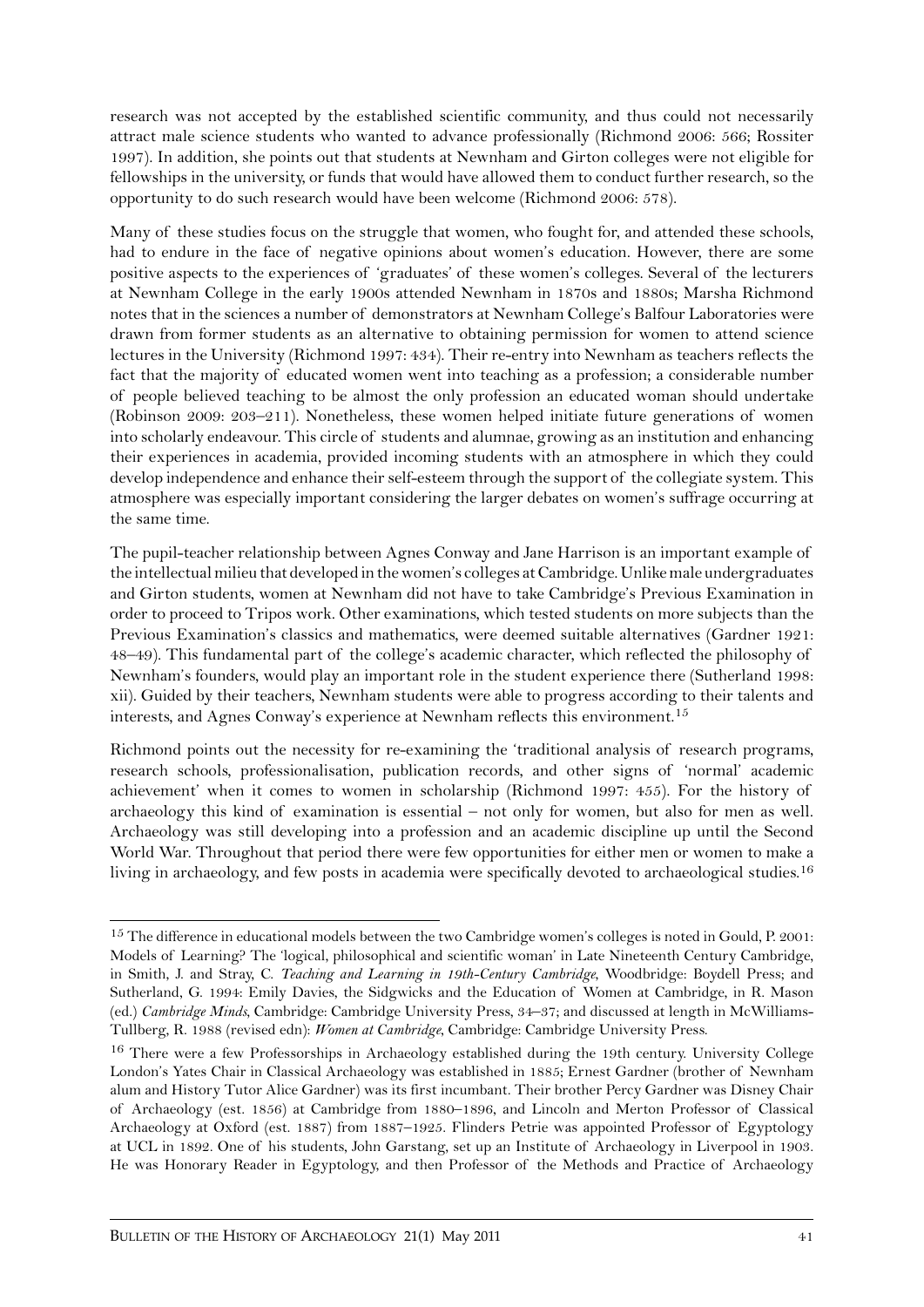A historian of archaeology should be aware of the different types of contributions to the subject made by both men and women, in order to understand the context in which the discipline developed. To increase our awareness of the variety of contributions made, we need to understand the background of the people involved in archaeological research *in addition* to their contributions to archaeology. The two elements are fundamentally linked, and understanding the backgrounds of archaeologists is instrumental in being able to interpret their work.

### **Jane Harrison and Archaeology**

Jane Harrison's life, and impact as a woman in the classics, has been chronicled fairly extensively (Harrison 1925; Stewart 1959; Peacock 1988; Breay 1999; Beard 2000; Robinson 2002). Robinson, Vicinus and Peacock discuss Harrison's role as a teacher, and Peacock notes students' fascination with Harrison's persona (Robinson 2002: 188–189, Vicinus 1985: 155–156, Peacock 1988: 152–157). However, detailed evidence of Harrison's students and the community at Cambridge during her time there has remained tantalisingly unexplored. Jessie (Crum) Stewart's book on Harrison is the only published account of Harrison's life through a former student's perspective (Stewart 1959). Although the terms of her contract at Cambridge made her teaching responsibilities light, in comparison to other Newnham faculty, Harrison had a huge impact on her students, and was certainly visible to those she did not tutor personally (Breay 1999; Robinson 2002: 122).

Students at Cambridge during the late nineteenth and early twentieth centuries had plenty of opportunities to explore archaeological topics, even though a Department of Archaeology had yet to be established at the university. In addition to the formal inclusion of archaeology into the classical curriculum after 1879, the Greek play, instituted at Cambridge in 1882, and performed every three years, highlights the way in which the Classics and Classical archaeology were explored by students and lecturers (see Easterling 1993).17 Jane Harrison's teaching style reflects this sense of theatricality and drama in exploring a past way of life – although it must be said that not all Cambridge lecturers in archaeological subjects were as dynamic, and Robinson notes that Harrison's approach was not necessarily effective for all of her students (2002: 188–189). However, her ability to enthrall students in the topic, and the sense of physical interaction with the past, must have had a significant impact on her students if they were, like Agnes Conway, actively pursuing intellectual engagement with history and archaeology. Conway was not the first student Harrison had encouraged to undertake archaeological study; another former student, Jessie Crum, mentioned above, had accompanied Harrison on a trip to Greece in 1900; where they met and toured with several German and British archaeologists (Peacock 1988: 104; Stray 1995). Harrison and the other dons at Newnham provided a community in which their students could focus on their studies while ensuring that they could obtain as many advantages as possible during their time at college, despite the fact that they were denied degrees and full membership in the university.

from 1907–1941. Percy Newberry succeeded Garstang as Professor of Egyptology at Liverpool from 1906– 1919. Robert Carr Bosanquet became the Professor of Classical Archaeology at Liverpool from 1906–1920. 'NEWBERRY, Percy Edward', *Who Was Who, A & C Black, 1920–2008*, online edn, Oxford University Press, Dec 2007, http://www.ukwhoswho.com/view/article/oupww/whowaswho/U229734, accessed 3 Sept 2009; J. M. C. Toynbee and H. D. A. Major, 'Gardner, Percy (1846–1937)', rev. John Boardman, *Oxford Dictionary of National Biography*, Oxford University Press, 2004, http://www.oxforddnb.com/view/article/33328, accessed 3 Sept 2009; 'BOSANQUET, Robert Carr', *Who Was Who, A & C Black, 1920–2008*, online edn, Oxford University Press, Dec 2007, http://www.ukwhoswho.com/view/article/oupww/whowaswho/U206381, accessed 3 Sept 20; O. R. Gurney, 'Garstang, John (1876–1956)', rev. P. W. M. Freeman, *Oxford Dictionary of National Biography*, Oxford University Press, 2004, online edn, May 2009. (http://www.oxforddnb.com/view/article/33341, accessed 3 Sept 2009)

<sup>17</sup> The opening performance was Sophocles' *Ajax*. Easterling details the early history of the Cambridge Greek Play and details of Cambridge student and staff involvement in it. Many of the classical lecturers mentioned in this article, including Charles Waldstein, R. C. Jebb and A. W. Verrall were involved in the Greek play productions.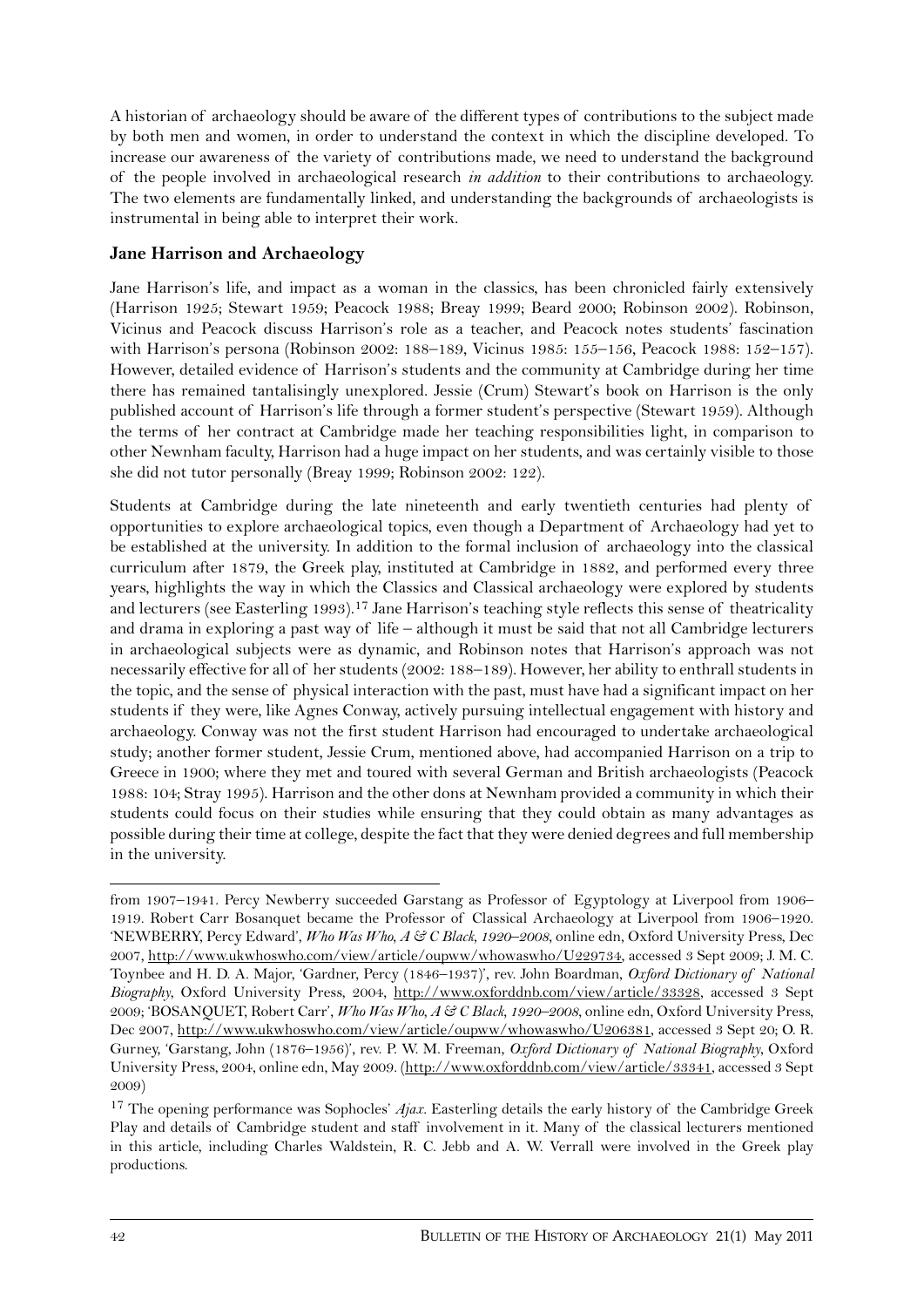Harrison retired from teaching at Newnham College in 1922. Many of her former students and colleagues presented her with a memorial on the occasion, and Agnes Conway played an important part in organizing this commemoration (Evans 1966: 251). Conway carefully recorded Harrison's role as a teacher in the early years of the twentieth century; she was one of the few students Harrison tutored personally who became a working (and a published) archaeologist in later life.<sup>18</sup>

### **Women's Education in the Late Nineteenth and Early Twentieth Centuries**

The educational background of girls and young women during the nineteenth, and well into the twentieth centuries, was completely different than it is today. A very small proportion of the female population of England had more than a little formal schooling. An even smaller portion of those educated girls went on to formal higher education. When Agnes Conway entered Newnham College in October 1903, she was one of a privileged few – girls who had the means, familial support and intellectual ability to obtain a place at one of the nation's most prestigious educational establishments. Most university-age girls in Britain would not have had the opportunities that Conway and her Newnham contemporaries had; even those with the socio-economic background to afford them the time to study for entrance examinations. In the mid to late nineteenth century, most upper-middle class girls were taught privately by governesses, sometimes sent to select boarding schools, and then to finishing school, and for the majority formal education ended in the teenage years (Dyhouse 1981: 3, 41–42).

The quality of private schooling ranged widely (Dyhouse 1981: 56). Female education perpetuated ideas of femininity, and girls were given superficial understanding of academic subjects, enough for them to be successful as hostesses and as their husband's companion (see Dyhouse 1981: Ch 2; Tullberg 1998: 6). Most girls seeking entrance to Cambridge did not have the classical knowledge that would have prepared them for taking the same examinations as their male counterparts, as both Latin and Greek were requirements for the official entrance examination to Cambridge (see Breay 1999). Boys at public schools spent considerably more hours per week studying the classics than did girls (Breay 1999: 52). The broad curricula offered in girls' public day and boarding schools did not include lessons in Latin until students reached the age of twelve. Greek lessons, if offered, did not begin until the age of fifteen (Breay 1999: 51). However, some of these newly formed schools began to remedy the disparity between girls' and boys' education.

Rita McWilliams Tullberg's comprehensive study of the history of women's education at Cambridge (1998) discusses the foundations of the two oldest women's colleges and the differences in their founding philosophies. Emily Davies, founder of Girton, the first women's college associated with Cambridge, played a crucial role in enabling girls to sit the Local Examinations for entrance to Cambridge in the 1860s. By the end of the nineteenth century and into the twentieth, due to Davies' efforts, girls' schools prepared their students for examinations that by then had become common. Girls public schools' curricula eventually matched the curricula in boys schools, preparing their charges for entrance to the universities (Tullberg 1998: 27).

Of the two womens' colleges at Cambridge in the early twentieth century, Girton was considered more militant in its pursuit of equality in education. Under the leadership of Emily Davies, Girton's students followed the exact same curriculum as Cambridge (male) undergraduates (Tullberg 1998: 50). Emily Davies believed firmly that there should be no difference between the experience that men and women had at Cambridge, and 'considered [...] any requirements made from women different from

<sup>18</sup> Although it is unclear whether Winifred Lamb was directly tutored by Jane Harrison, David Gill's *Dictionary of National Biography* entry on Lamb acknowledges Harrison's role in inspiring Lamb to study classical archaeology while Lamb was a student at Newnham during the First World War. Lamb was the honorary keeper of Greek and Roman Antiquities at the Fitzwilliam Museum from 1919 to 1958 and took part in, or led excavations in Lesbos in the 1920s to early 1930s (Gill 2004).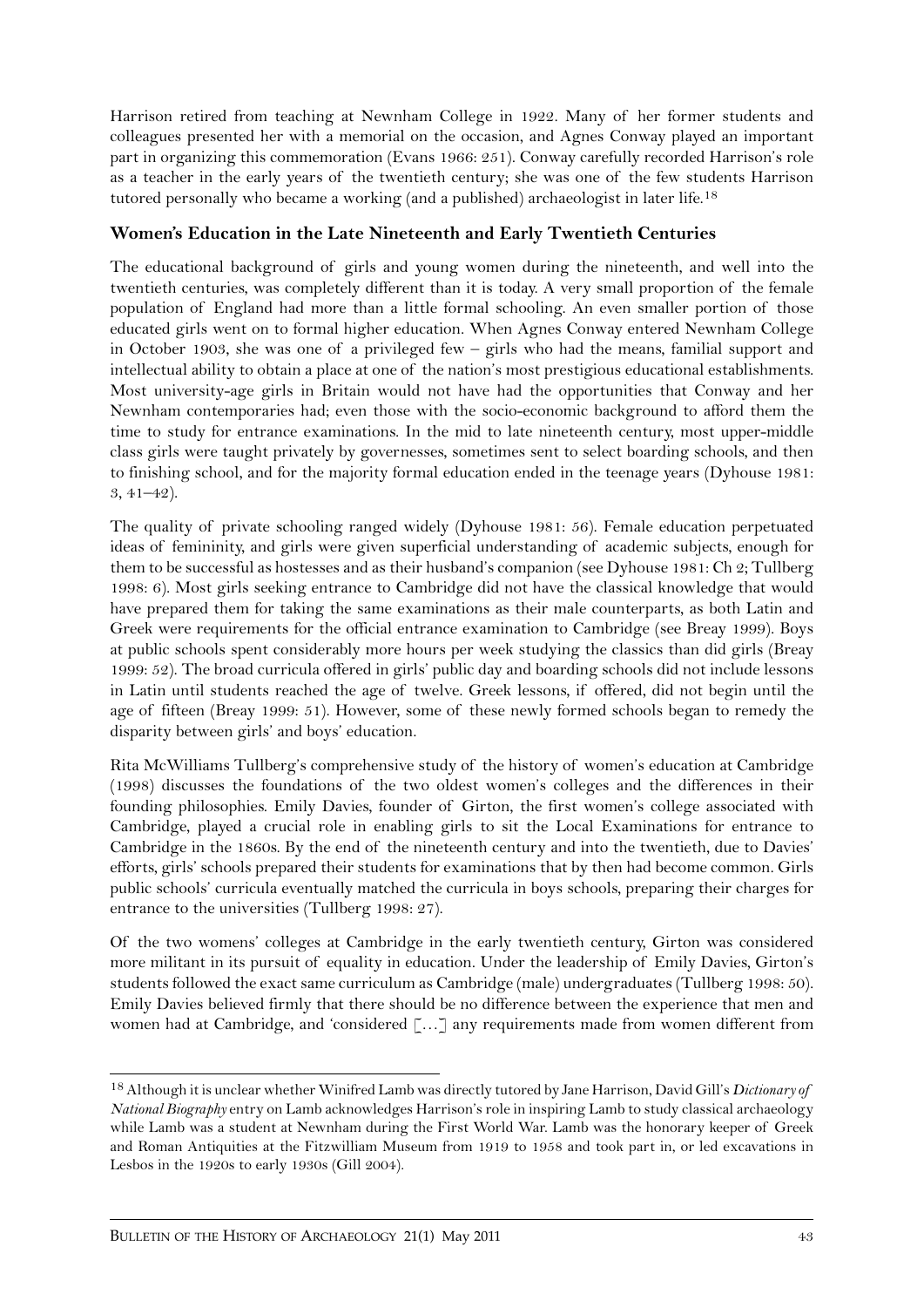those demanded from men would certainly be lower' (Gardner 1921: 17). Henry Sidgwick, Newnham College's founder, had a different philosophy, drawn from his dissatisfaction with Cambridge's curriculum (Tullberg 1981). Anne Jemima Clough, principal of Newnham, wrote that Sidgwick:

 $\lceil \ldots \rceil$  deplored the inconvenience and waste of time which might keep an adult woman who had not learned classics or much mathematics at school, studying the beginnings of subjects in school-boy fashion when her mind was more adapted to other studies (Gardner 1921: 17).

Thus from the beginning , Newnham's founders sought to allow their students intellectual freedom beyond the constraints of traditional Cambridge educational routes, and paved the way for Agnes Conway's studies in archaeology. Once women students began to enter Cambridge with the specific purpose of taking degree examinations the differences between the two became less striking, but this initial divergence in philosophy continued to impact the lives of the students (Tullberg 1998: 48).

Once students gained admission to the college and residence, regardless of the constraints placed on their behaviour, they experienced more freedom than they had ever had before. They could engage in intellectual exploration and in an active social life. Residence at Cambridge was deemed an instrumental part of the male undergraduate experience, a chance to learn how to interact with fellow students on both social and intellectual levels. The same was true for the women of Cambridge. Newnham provided an intimate, protected atmosphere for its students. The college had its own library and laboratories, and with these tools at hand Newnham students could make the most of their university years, despite not being able to put a degree title after their names at the end of it.

Paula Gould notes the importance of understanding the social, financial and intellectual background of women students, as part of interpreting their contributions to science. She argues that family support and nurturing may have played a large part in the successes of numerous women students at Cambridge (Gould 1996: 136–137). Only families with a substantial income could afford the cost of education there. Tuition in 1904 ranged from £30 to £35 pounds per term (the modern equivalent of about £1,700 to £2,000).<sup>19</sup> Scholarships were not readily available. Looking at the family backgrounds of Agnes Conway and her friends at Newnham, emphasises the similarities between them: they all came from relatively privileged middle-class backgrounds (see **Table 1**). Additionally, they remained in contact after leaving Newnham. They all held positions of authority in their chosen fields, and all but one of them had publications (see entries in Newnham College 1979).

| <b>Name</b>       | Name and Occupation of Father                                  | <b>Education on Entrance to</b><br><b>Newnham</b>       | <b>Subject Studied / Class</b><br>Obtained                     |
|-------------------|----------------------------------------------------------------|---------------------------------------------------------|----------------------------------------------------------------|
| Agnes Conway      | W. Martin Conway, Slade Professor<br>of Art History, Cambridge | Baker Street High School<br>King's College London       | Historical Tripos (Pt. I, CI. II<br>1905; Pt. II, CI. II 1906) |
| Dorothy Ellis     | Arthur Mackay Ellis, solicitor                                 | Perse Girls School                                      | Historical Tripos (Pt. I, CI. II<br>1905; Pt. II, CI. II 1906) |
| Dorothy Jebb      | Arthur Trevor Jebb, land owner                                 | Private school in Southboume:<br>private tuition        | At Newnham from 1901-04.<br>no Tripos taken                    |
| Dina Portway      | H. Harvey Portway, iron founder                                | Private school in Margate<br><b>Bedford High School</b> | Historical Tripos (Pt. I, CI. II<br>1905; Pt. II, CI. II 1906) |
| Katharine Radford | Sir George Haynes Radford, MP, JP,<br>LLB. solicitor           | St Felix School, Southwold                              | Classical Tripos (Pt. I, Cl. II.2<br>1906)                     |

#### **Table 1. Newnham College Roll; Newnham College 1979.**

<sup>&</sup>lt;sup>19</sup> Based on historic currency conversion for 1900 and 1905. (http://www.nationalarchives.gov.uk/currency/ results.asp#mid)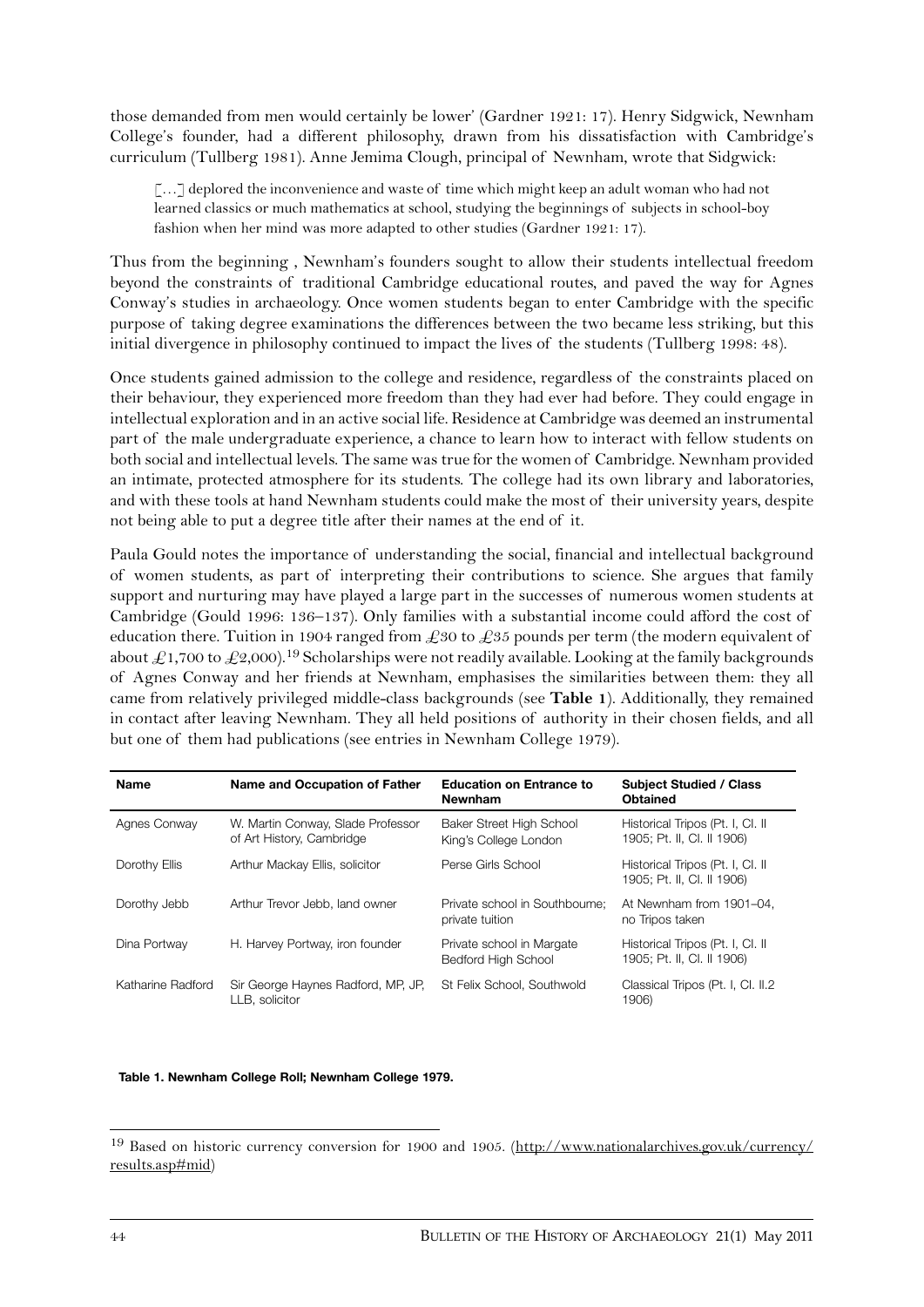It is clear from alumnae entries in the *Newnham College Register* that the college was a place in which girls of like minds could develop their intellectual pursuits together (Newnham College 1979). *A Short History of Newnham College* (1921) includes a discussion of the importance of friendship in the development of scholarly ambitions:

In the early days the Tripos students were not the only ones who were capable of good intellectual work: Some [...] did not follow the lines then laid down for Triposes, and the variety was socially and intellectually – an excellent thing for the students. Specialization in study is often bound to have a narrowing effect. But by student friendships, young people learn to care for things [...] that will never lie within their special province (Gardner 1921).

Part of this community feeling was the result of Newnham's founding philosophy: not to concentrate on an academic path which exactly replicated that of male undergraduates, but to work with the students to develop the best path for their individual needs (Robinson 2009: 47; Gardner 1921: 17, 30). It was in this environment that Agnes Conway was encouraged to explore her interest in archaeology. Living amongst friends with similar interests and backgrounds proved vital in maintaining and promoting this interest. Her friends provided support and companionship as together they stepped away from the domestic sphere of their childhood and into a semi-independent and much more grown up world – at least for the duration of their college years.

Informal intellectual activities at Newnham included societies and political debates. For formal instruction, resident lecturers in each subject acted as tutors to the students, advising them and organising the details of their coursework. The personal involvement of Newnham staff and tutors enabled Agnes Conway to pursue archaeology while completing both parts of a History Tripos, due to the influence of her History tutor, Alice Gardner (Newnham College 1979: 6), and the enthusiasm of Jane Harrison.20

Agnes Conway's first term at Newnham, Michaelmas Term 1903, plunged her straight into Greek History, an exciting prospect given her new fascination with classical Greece. She wrote: 'I know I am going to be enthralled with Greek History, and … I feel such an ignoramus about not knowing any, in fact I am feeling more than ever an ignoramus here, because of my lack of Latin'.<sup>21</sup> Her insecurity reflects the difference in education between boys and girls schools, which an education at Newnham would help to alleviate. History students chose special periods for concentration. For Conway it was the First Crusade (A.D. 1095–1099), for which she would have to read Latin Chronicles, '[...] a tremendous amount of work for me, however, if I can learn Latin in the process it will be worth it'.<sup>22</sup>

She attended classical lectures during her first year, and two of her friends, Helen Verrall and Katharine Radford, were both also Classics students.23 Helen Verrall's father, Arthur Woollgar Verrall, was one

 $20$  Agnes Conway records a peculiar Tripos tradition – students about to embark on their Tripos examinations were given 'something old, something new/Something borrowed, something blue' for luck. In 1905, Jane Harrison brought back a Greek necklace which Helen Verrall wore for luck during her Tripos examinations in Classics. Conway describes Verrall at breakfast on the first day of her tripos 'looking absolutely gaudy with all the things people had leant her for luck …' (Conway, A. 15 May 1905. Letter to Katrina Conway. MSS Add 7676/ R123-260/R164).

<sup>21</sup> Conway, A. Diary Entry: 14 October 1903. Cambridge University Manuscript Collection MSS Add 7676/ Z5.

<sup>22</sup> Conway, A. Diary Entry: 14 October 1903. Cambridge University Manuscript Collection MSS Add 7676/ Z5.

<sup>23</sup> Helen Verrall (1883–1959) and Katherine Radford (1884–1949) co-authored their own Greek play at this time, a parody called 'A Tragedy of Chamberlain', complete with dialogue and choruses. The play was based in part on a poem by Radford. Both staff and students were involved in acting in the play, including the three Newnham Vice-Principals. Conway wrote that although acting was not officially allowed, permission was granted for the Verrall-Radford play to be performed (Letter from Agnes Conway to Katrina Conway. 5 May 1904. Cambridge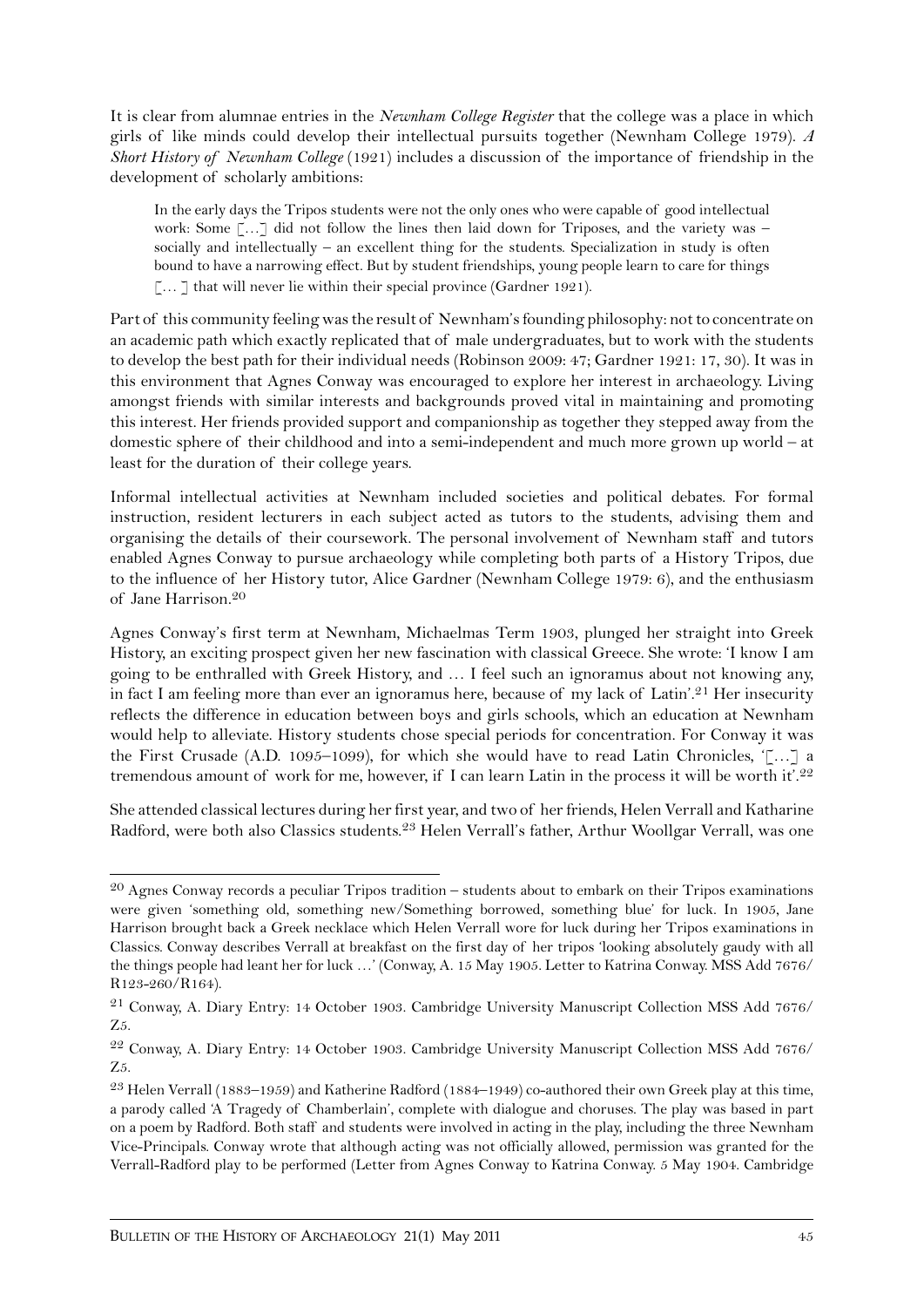of Cambridge's most controversial classical scholars.24 Her mother Margaret Verrall was a close friend of Jane Harrison's; they had both studied for the Classical Tripos at Newnham in the 1870s.<sup>25</sup> Conway attended one of A. W. Verrall's lectures on Aristophanes' play *The Birds*, performed shortly afterwards as Cambridge's 1903 Greek play. She wrote of the event that Verrall was:

 $\lceil \ldots \rceil$  by far the most dramatic + vehement lecturer I have ever heard, + all his points were rolled out one after another to make a dramatic climax – He started a completely new theory about the Birds […] a most superb lecture.26

Cambridge was still reeling from the lecture days afterwards. Conway recorded that:

Miss Harrison asked me to tea this afternoon, a great honour, + there were several people there who are going to act in the Birds  $+$  they talked Classics absolutely the whole afternoon [...] all about Dr Verralls new theory [...] which seems to be convulsing Cambridge at present. I am so glad to have heard it [...] it was a magnificently dramatic lecture[...]  $.27$ 

Harrison's invitation exposed Conway to some of the most radical lecturers in the Cambridge classical community, a highly influential factor in her later life. By the end of the term Conway had newfound confidence, a result of her experiences at Newnham. The sense of drama she found so appealing in Harrison's lectures is reflected in her comments on Verrall's lecture; Conway was moved by dramatic readings and the boundaries Verrall's new theories pushed.

As can be seen, the community at Newnham provided ample room for intellectual engagement, actively encouraged by the staff. Residence at Cambridge yielded fruitful connections that, in Conway's case,

University Library. MSS Add 7676/R1-122/R75). The play's prologue is a clever exposition on the political climate of the day paralleling the Parliamentary debates on free-trade versus protectionism. It opens with the lines: 'We used to live in Hades in a peaceful sort of way/and very little happened here, or changed from day to day …/For all the shades have taken up this foolish fiscal fad/They pestered poor Tiresias and nearly drove him mad' (Agnes Conway Diary 1904). Katherine Radford would become secretary to Eugenie Sellars Strong, the Assistant Director of the British School at Rome (Newnham College 1979: 176).

<sup>24</sup> Arthur Woollgar Verrall (1851–1912) lectured in classics at Trinity College Cambridge from 1877 to 1911. Known for his dramatic lecture style, he incorporated modern literature into the study of ancient poetry and championed Greek plays as dramas rather than texts. He published mainly on Greek tragedy, focusing especially on Euripides, and he edited plays of Aeschylus and Euripides. He was appointed to the newly created Edward VII Chair of English Literature at Cambridge in 1911 (Smail 2004).

 $25$  Margaret de Gaudrion Verrall née Merrifield (1857–1916) was eventually awarded a lectureship in Classics in 1880 over her friend, and remained involved in the life of the college throughout her life. She married the classicist Arthur Verrall and settled in Cambridge. When Harrison returned to Newnham after an absence of nearly 20 years she continued her friendship with the Verralls, and introduced her favourite students to the couple. Margaret Verrall and her daughter Helen were also part of the intellectual interest in Spiritualism that abounded at Newnham during that period; both the Principal, Eleanor Sidgwick, and her husband Henry Sidgwick were involved in the Society of Psychical Research. Eleanor Sidgwick was a founder-member of the society in 1882, served as both its Secretary and then President, and edited its journal, to which she contributed articles (Newnham College 1979: 1–2). Margaret Verrall also contributed articles to the *Journal of Psychical Research*. She conducted experiments in thought transference with her daughter Helen, then aged five, and herself produced hundreds of scripts of 'automatic writing' – a method of communication from spirits of known people who had died (McWilliams-Tullberg, R. 2007. Verrall, Margaret de Gaudrion (1857–1916). *Oxford Dictionary of National Biography*, online edition. Helen Verrall, having been involved in psychical experiments from an early age, eventually became a member of the SPR and in 1915 a Research Officer. She was Editor of the SPR's *Proceedings* from 1921–1953 (Newnham College 1979: 172).

<sup>26</sup> Conway, A. Diary Entry: Friday 13 November 1903. Cambridge University Manuscript Collection MSS Add 7676/Z5.

<sup>27</sup> Conway, A. Diary Entry: Sunday 15 November 1903. Cambridge University Manuscript Collection MSS Add 7676/Z5.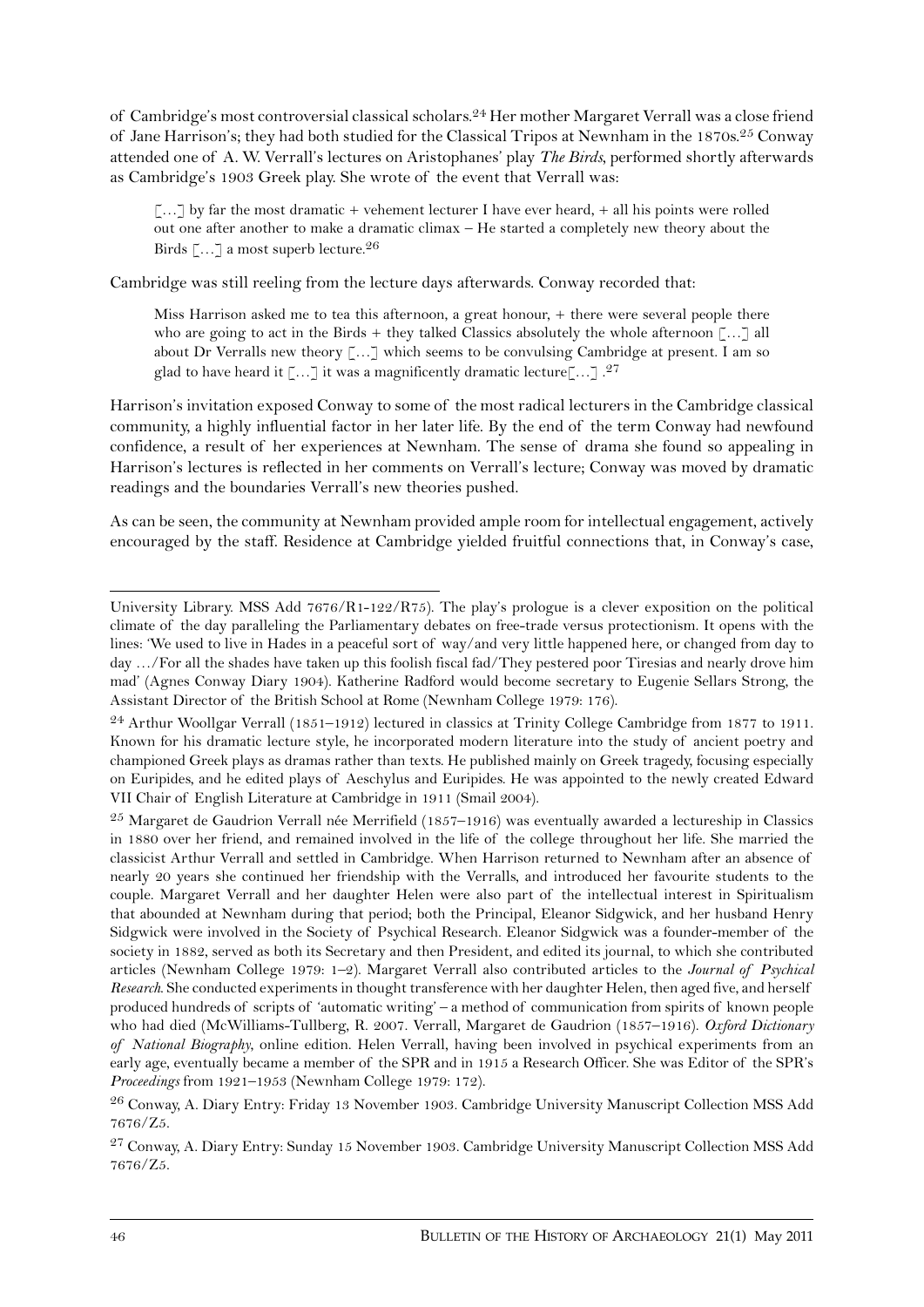

**Figure 1. Network of Classical and Archaeological Connections at Cambridge.**

would be useful for the rest of her life. As Conway entered her second term, it is clear that her initial fascination with Jane Harrison had not faded. There are several reasons for this continued enchantment. Harrison was one of the staff members attached to Clough Hall, Conway's hall of residence, and so Conway and her friends had a great deal of contact with Harrison. Through Harrison, Agnes Conway had contact with classical scholars engaged in active and dramatic reinterpretations of texts and archaeological settings. The Verralls were an important connection for Conway; they opened their home to her on several occasions and formed part of the classical/archaeological network that she built up during her time at Cambridge, due in part Harrison's influence.

### **Teaching 'Archaeology': the Classical and Archaeological Network at Cambridge**

Provision for regular instruction in 'archaeology' (now known as classical archaeology) at Cambridge began with the introduction of Part II of the Classical Tripos in 1879, which consisted of five sections, including philosophy (B), history (C), archaeology (D), and language (E) (Beard 1999: 103)<sup>28</sup>. Mary Beard notes that topics included in the New Classical Tripos (Part II): D were:

not only 'Art and Archaeology' in our terms ('The History of Art', 'Special Sites', 'Numismatics', 'Inscriptions') but also, 'Mythology', 'Religion' and '(Domestic) Antiquities' (which might include anything from food and clothing to ancient sport and education) (Beard 1999: 103).

The wide range of issues covered in Part II brought to Cambridge classics some new faculty members, from whom Agnes Conway would learn in her quest to 'do archaeology'. **Figure 1** above demonstrates the network of classical and archaeological connections that existed at Cambridge in the late nineteenth century, that had an impact on the life of the students and the training they received in archaeology, and shows the influence of both classical and art historical approaches to archaeological material. The network is especially significant in understanding the backgrounds of women archaeologists. As

<sup>28</sup> Beard's essay is a detailed discussion of the history of the New Classical Tripos. Christopher Stray has written extensively on the history of education in the classics in the 19th and 20th centuries; for example see *Classics Transformed: Schools, Universities and Society 1830–1960* (Oxford: OUP, 1998), *Teaching and Learning in 19th Century Cambridge* (Boydell & Brewer, 2001) and numerous articles and chapters in edited books.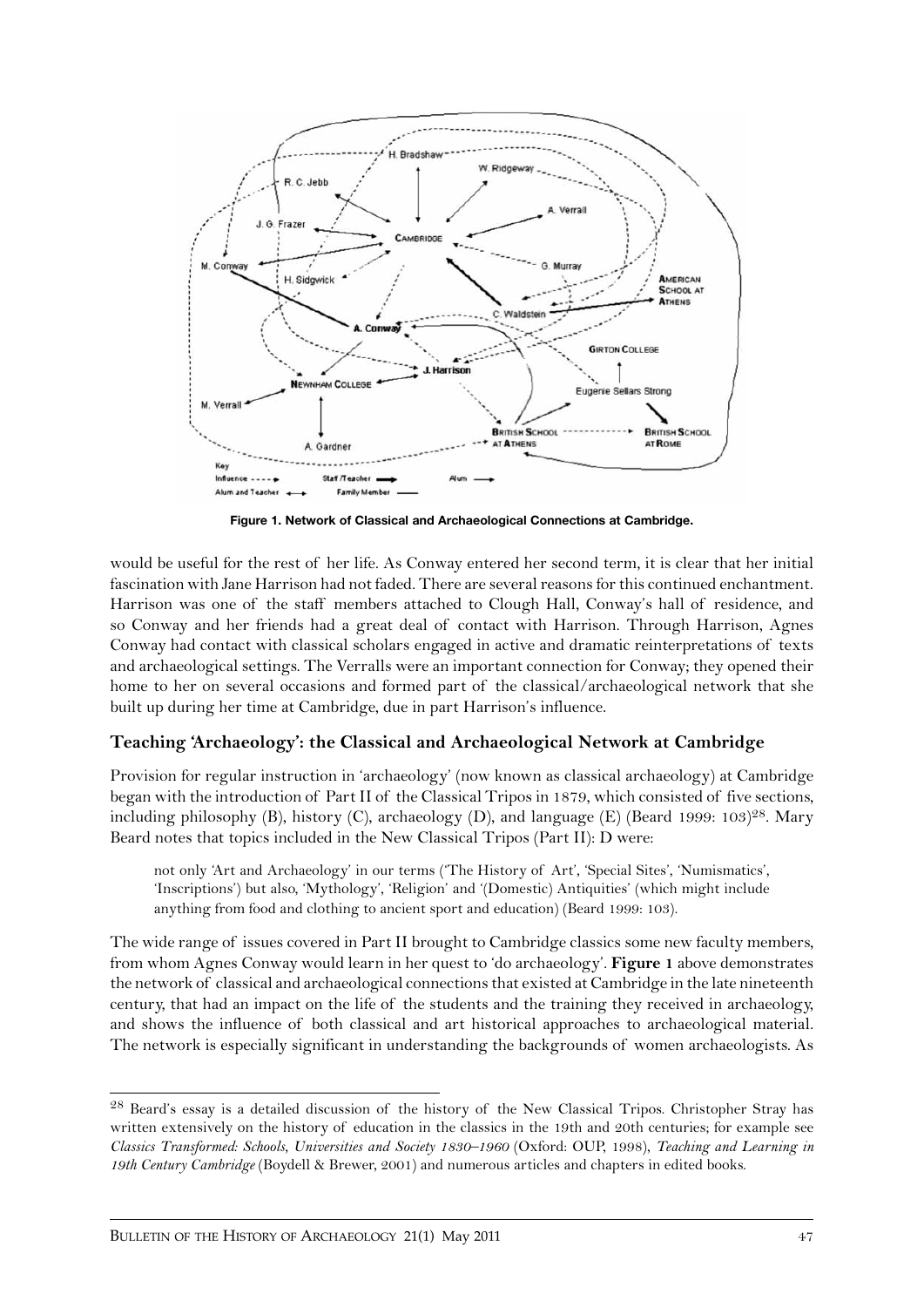demonstrated earlier, six of the fourteen women students at the British School at Athens (BSA) were Newnham College graduates, and ten of the fourteen came from either Girton or Newnham colleges. All but one of them became students after Harrison joined the staff of the college in 1898, and this one student was Eugenie Sellers, a contemporary of Harrison's and later Assistant Director of the British School at Rome, established in 1901.29

Charles Waldstein was the first Reader in Classical Archaeology appointed in 1883, having lectured in classics at Cambridge for three years.30 As Reader, he promoted studies in classical sculpture, painting and topography. He continued in this post as Reader until 1907. As part of her training in archaeology Agnes Conway went to Waldstein's lectures on Classical Sculpture. Beard presents evidence that Waldstein's appointment in 1883 was probably the work of Henry Sidgwick (founder of Newnham College) and Henry Bradshaw , the University Librarian, hence the dotted lines of influence on **Figure 1** (Beard 1999: 120–122).31 Bradshaw had a keen interest in art history, and he influenced the career of Agnes Conway's father, Martin Conway, in the subject (see Evans 1966).<sup>32</sup> Martin Conway served as Slade Professor of Fine Art from 1901–1903, and his influence on his daughter played an important part in both her studies in archaeology and her later career as an archaeologist. It was with his permission that she began studying Greek and art under Harrison. He supported his daughter financially during these studies, which took her into a fourth year at Newnham College.

A number of lecturers enabled students to engage with archaeological materials and topics during the late nineteenth century. Jane Harrison joined the faculty at Newnham College in 1898, and the next year was appointed the college's Lecturer in Classical Archaeology (Breay 1999: 61–62). Richard Claverhouse Jebb, who had, in a letter to *The Times* in the 1870s, proclaimed the need for British Schools in Athens and Rome to study the art and history of the classical world, joined the Cambridge faculty in 1899 (Waterhouse 1986: 6; Beard 1999: 116).<sup>33</sup> Arthur Verrall had been lecturing in classics since 1877 and Margaret Verrall from 1880 (Tullberg 2007; Smail 2004). William Ridgeway and James George Frazer also lectured on archaeological topics.34 Ridgeway was elected to the Disney Chair in Archaeology at Cambridge in 1892, and then became Brereton Reader in Classics at Cambridge in 1907 (Conway and Snodgrass 2008). Frazer is perhaps best known for his book *The Golden Bough* (first published in 1890) in which he analysed ritual and myth in the ancient world by comparing it to the

34 See Beard 2005 on Ridgeway's career and personality.

<sup>29</sup> Beard's biography of Harrison, *The Invention of Jane Harrison* (2000) explores the relationship between Harrison and Sellers as two pioneering women archaeologists at the turn of the century. Beard's study reveals their close relationship at the beginning of their careers, and argues that Harrison's remembered persona and closely guarded reputation, in addition to her own self-censorship through burning her correspondence, has diverted attention from and thrown shadows over her early life.

<sup>30</sup> The Readership in Archaeology was not the first archaeological post at Cambridge. The Professorship in Archaeology was established in 1852, the first postholder being Rev. John Howard Marsden (Dyson 2006: 125). Marsden lectured only once a year in his role. (Cooper, T. 2004. Marsden, John Howard (1803–1891). rev. H. C. G. Matthew *Oxford Dictionary of National Biography*, Oxford University Press (http://www.oxforddnb.com/view/ article/18100, accessed 30 Aug 2009).

<sup>31</sup> Henry Bradshaw (1831–1886) was, from 1867, the University Librarian at Cambridge. (McKitterick, D. 2004: Bradshaw, Henry (1831–1886), *Oxford Dictionary of National Biography*, Oxford University Press. (http://www. oxforddnb.com/view/article/3198, accessed 30 Aug 2009).

<sup>32</sup> William Martin Conway (1856–1937) served as Slade Professor of Fine Art in between Charles Waldstein's two appointments to the post. For more on Martin Conway's life and career, see Evans 1966.

<sup>33</sup> Richard Claverhouse Jebb (1841–1905) was Regius Professor of Greek at Cambridge from 1889–1905). He had been Professor of Greek at Glasgow University in the 1870s when, after visiting Greece, he wrote a letter to *The Times* calling for British schools to be set up in Athens and Rome, and outlining schemes for their organisation. His niece, Dorothy Jebb, was a friend of Agnes Conway's at Newnham (Who Was Who. Dec 2007. 'JEBB, Sir Richard Claverhouse. A & C Black, 1920–2008; online edn, Oxford University Press, Dec 2007 [http://www. ukwhoswho.com/view/article/oupww/whowaswho/U187560, accessed 29 Aug 2009]).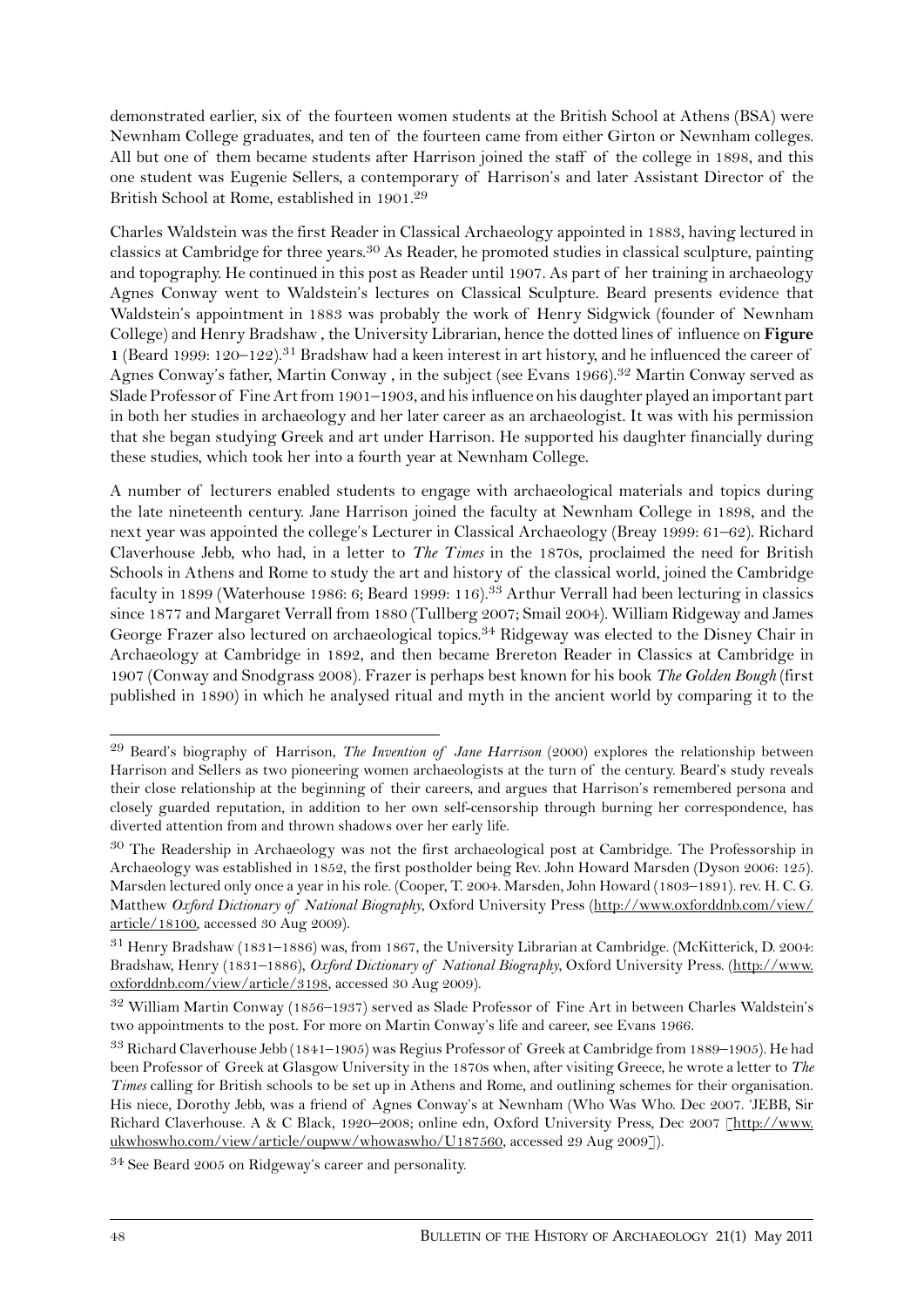'primitive' traditions of 'modern savages', a method that incorporated contemporary anthropological techniques. He had come to Cambridge in the 1870s to study classics, and attended the British School at Athens for the 1899-90 session for research. He was elected a fellow of Trinity College, Cambridge, and remained in that post for the rest of his life (BSA 1894/1895: 46; Ackerman 2004).<sup>35</sup>

Thus, at Cambridge there were a number of faculty members who used and promoted archaeological material as part of their teaching. Those interested in archaeology, like Agnes Conway, could attend the lectures of a number of Cambridge faculty: Jebb, Ridgeway and Waldstein all permitted female students<sup>36</sup>; the dotted arrow of influence extending between Cambridge and Newnham College demonstrates this connection, which was unofficial as Newnham students were not technically undergraduates (Newnham College 1904: 23). Both Arthur and Margaret Verrall provided lectures in classics at Newnham itself (Newnham College 1904: 24). Harrison, Frazer and Ridgeway all incorporated archaeological evidence into their own research. Robinson and Ackerman have shown that Ridgeway and Frazer's work influenced Harrison's research and interpretations, shown with dotted lines of influence pointing from Frazer and Ridgeway to Harrison in **Figure 1** (Robinson 2002: 141; Ackerman 1991).37 Harrison's review of Ridgeway's *The Early Age of Greece* (1901) elegantly sums up her case for including archaeology in classical studies:

 $\lceil \ldots \rceil$  it has, it may be hoped, become abundantly evident that the access  $\lceil \text{sic} \rceil$  of the material, and the adoption of scientific method necessitated by this material, have given to classical studies a momentous impulse  $\lceil \ldots \rceil$  we renounce perforce that academic phantom, the insulated and 'ideal' Greek, and find in his place the actual man, the outcome of a long past, the Greek of anthropology and archaeology $\lceil \ldots \rceil$ . For the literary and linguistic scholar there will always remain the garden enclosed[…] Is he in any way the poorer because in the wider horizons around him the broad fields of archaeology are outspread, white to the harvest? (Harrison quoted in Robinson 2002:140–141).

Harrison has been credited with an influential role in archaeological instruction, which through her combination of myth, ritual and the visual arts, added a new layer to the Classical Tripos (Beard 1999: 123, Breay 1999: 67).38 Harrison, Gilbert Murray and Francis Cornford, another classicist, became known as the 'Cambridge ritualists', dedicated to exploring ancient rituals interpreted from Greek drama (see Ackerman 1991, 2009; Beard 2000: 127-128).<sup>39</sup> This enthusiasm for embracing new ways in which to understand the ancient world was passed on by Harrison to his students. Ten students at

<sup>35</sup> Frazer was elected to the first chair in Social Anthropology in Britain, at Liverpool University, in 1908 (Ackerman 2004).

<sup>36</sup> Beard examines Ridgeway's stance on female students at the university, Ridgeway's opposition to female students being admitted as fully fledged members of the university was widely acknowledged (2005: 126–130).

 $37$  Beard (2005) and Arlen (1996) note that the relationship between Harrison and Ridgeway was not always amicable; Beard chronicles his antagonistic reactions towards 'radical' scholarship, in particular that of Harrison and the ritualists, while Arlen relates Ridgeway's reaction to Harrison's theories through a gender historical perspective.

<sup>38</sup> Breay has discovered that the Part II: D paper on mythology from 1903 contained five questions based on Harrison's book, *Prologomena to the Study of Greek Religion* (1902) (1999: 70).

<sup>&</sup>lt;sup>39</sup> The ritualists thought that ancient beliefs could be illuminated using the work of modern ethnographic and linguistic comparisons to 'primitive' people in far-away corners of the world, areas which were being bombarded by explorers, colonial administrators and scientists of one brand or another in increasing numbers over this period (Ackerman 2009). Interesting parallels can be made with the work of the Society for Psychical Research, to which some of Harrison's closest friends belonged. As shown in note 26, Margaret Verrall was an active member of the SPR, as was Gilbert Murray (see below); the contribution of Verrall and Murray to the SPR is discussed in Lowe's article on A. W. Verrall (2005: 144–146). There are references to Mrs Verrall and Helen Verrall's attachment to psychical research in Agnes Conway's archives. Further research is needed on the network of psychical researchers and classical scholars at Cambridge, which I believe affected Agnes Conway's intellectual interests in Petra religion and the rituals that took place at the site in ancient times. Conway sent a packet of sand from Petra to be psychometrically 'read' by a medium in 1929 as a potential part of her analysis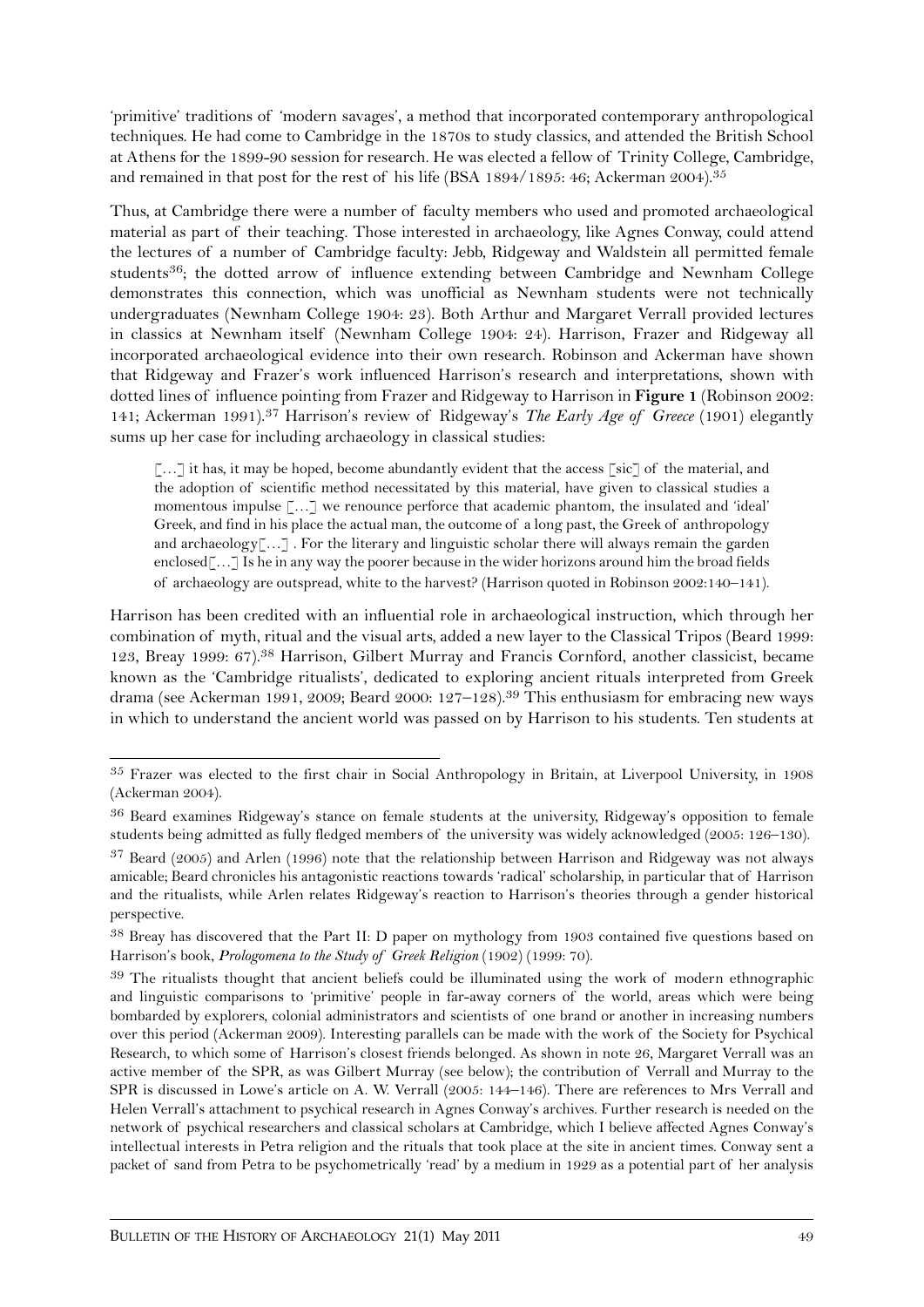Newnham College between 1885 and 1914 were awarded Firsts in Part II, Section D (Archaeology) of the Classical Tripos; a fact that Breay attributes to Jane Harrison's influence. She also notes that classics students were encouraged to take Part II: D because of its emphasis on non-textual material, which would be easier for those who had not had as thorough a grounding in the classics as most male undergraduates (Breay 1999: 67).

There were opportunities to experience archaeological interpretations outside of the lecture hall. Conway longed to go to a performance of Gilbert Murray's translation of Euripides' *Hippolytus* at the Lyric Theatre in London, after Harrison gave her a prospectus of the play.40 Gilbert Murray was also a close friend of Jane Harrison and the Verralls, who introduced Harrison to Murray (Robinson 2002: 127).<sup>41</sup> Although not officially linked to Cambridge, Gilbert Murray appears regularly in Agnes Conway's diaries; unsurprising considering that many of his close friends lectured at Cambridge. Gilbert Murray brought his dramatic reading to Cambridge, in a 1904 lecture on Euripides' *Troades* (The Trojan Women), Agnes Conway wrote to her mother that it:

[...] was a most poetic + exquisite lecture [...] something just to dream about [...] it was for unclassical people + he read a great deal of his own translation  $[\dots]$  some of the poetry of his own translation was so beautiful that there were bursts of applause in the middle[ …] Each thing of the kind to which I go makes me more on fire to learn Greek  $\lceil ... \rceil$  42

Although Agnes was a history student, it is clear that the charisma of Harrison, Verrall and Murray played a large part in maintaining her interest in studying Greek and archaeology. Newnham College provided her with the opportunities to listen to some of the most exciting and controversial classical scholarship the university had to offer. Such an education promoted a varied approach to the past – one that merged understanding texts with an appreciation for drama and the analysis of visuals.

The classical/archaeological network embodied by Harrison and her connections in the Cambridge faculty and beyond would play an important part in enabling Agnes Conway to study archaeology. At the end of her first term, Agnes Conway recorded the lectures she had attended at Cambridge. Beyond the weekly lectures she had in history, she attended lectures by Jebb and Verrall on Aristophanes' Birds, 'Recent Excavations at Delphi', 'The Herder' by eminent French prehistorian Henri Breuil<sup>43</sup>, and 'Greek Theatre'.44 Harrison gave a series of lectures on 'The Art and Topography of Athens', which were an excellent introduction to archaeology. Conway wrote that Harrison:

… took us for a journey all round the Acropolis giving me a much better idea than I ever had.

41 Murray and Verrall, Robinson notes, shared a great interest in Euripides, whom they promoted vigorously to their fellow scholars (2002: 127). Robinson also sheds light on the nature of the relationship between Murray and Harrison, chronicled, from 1900, in the letters Harrison wrote to Murray from that date (2002: 127–133; 145–160).

of rituals at Petra, correspondence relating to the psychometric analysis of the sand is held by the UCL Institute of Archaeology.

<sup>40</sup> Gilbert Murray (1866–1957) produced verse translations of Euripides and Aristophanes' plays, and his scripts were performed numerous times by both professional and amateur acting groups during the late 19th and early 20th centuries (Stray, C. 'Murray, (George) Gilbert Aimée (1866–1957)', Oxford Dictionary of National Biography, Oxford University Press, Sept 2004; online edn, Jan 2008 [http://www.oxforddnb.com/view/ article/35159, accessed 4 Sept 2009]). Harrison produced designs for the set of *Hipplytus*, modelling the design for 'archaic' statues on examples in the Louvre Museum in Paris (Robinson 2002: 173). Beard (2000: 42–50) shows that Harrison herself took part in theatrical productions: *The Tale of Troy*, shown in a private theatre in 1883 and an Oxford University Dramatic Society staging of a Euripides play in 1887.

<sup>42</sup> Agnes Conway to Katrina Conway 21 November 1904. Cambridge University Library MSS Add7676/R1- 122/R115.

<sup>43</sup> Smith (2009) discusses Breuil's impact on another Newnham student, Dorothy Garrod, later the first female Disney Professor of Archaeology.

<sup>44</sup> Agnes Conway Diary 1903. Cambridge University Papers: MSS Add 7676/Z5.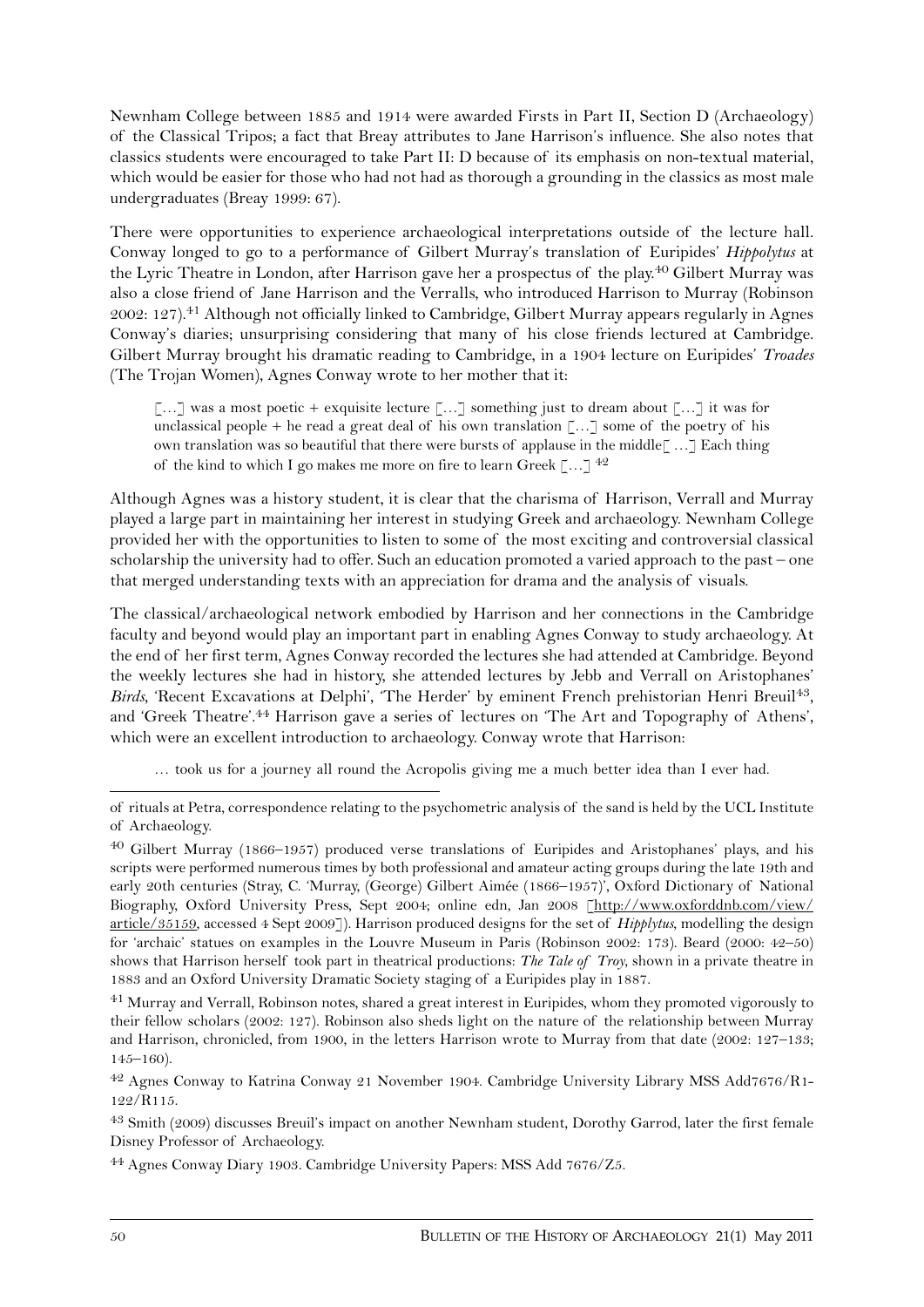There were historical plans, + discussions over the Pelasgikon, Agora, Thesion [sic] etc. I was so sorry when it was over  $\lceil ... \rceil^{45}$ 

Early in 1905, Harrison's lecture on the origins of the God Hermes' provided Conway with additional fuel for her fire of passion for archaeology:

... [it was] all a new theory + so thrilling  $[\dots]$  the whole thing was so closely argued + print came upon print illustrated by those old vases. I was in the Fitzwilliam – the place was packed  $[\dots]^{46}$ 

Harrison appreciated Agnes Conway's enthusiasm, and held regular conversations with Agnes at mealtimes and invited her for discussions in her rooms. As Robinson has noted, Harrison treated her students as equals in learning rather than receptacles for her (greater) knowledge (Robinson 2002: 190). Students could stretch their own intellectual wings, given this kind of encouragement and support. Conway and her friend Dina Portway<sup>47</sup> spent an evening in Harrison's rooms discussing the Phoenicians, which was:

 $\lceil \dots \rceil$  really very good of her, for she just happened to be talking about Mr  $\lceil \text{Victor} \rceil$  Berard's new book at dinner the other night + of course we knew nothing about it  $\lceil \dots \rceil$  Well I had no idea she would take so much trouble over it – but she had stacks of books all marked at the right places  $+$ lists of notes + references and everything + she was so interesting that I am longing to go away quietly and think over everything she said.48

Agnes later incorporated what she had learned into an essay on the Phoenicians. 'It will give Miss Gardner a fit, she wrote, 'especially if she imagines I know the rest of my Ancient History like that!'.<sup>49</sup> The college also allowed Conway and Portway, both history students, to attend a series of lectures on magic by J. G. Frazer, notoriously reclusive, even though they 'don't really bear on our tripos'.50 The favour came 'from having cheek + asking'.<sup>51</sup> The college's indulgence allowed both students to explore topics outside their Tripos studies, demonstrating the continuation of Newnham's founding philosophy, encouraging students to expand their intellectual horizons without adhering to a rigid route through university.

The pupil-teacher bond between Harrison and Conway became much stronger over the next few terms. Agnes Conway wanted to make studies in archaeology a more significant part of her schedule, proposing to Harrison that she do a fourth year at Cambridge in archaeology. Harrison discussed the situation with Conway's history tutor, Alice Gardner, and between them they came up with a solution.<sup>52</sup> Conway wrote to her father asking for his permission and blessing. Gardner suggested that she begin learning Greek immediately 'if I am to get the good I ought to get out of doing archaeology

<sup>45</sup> Conway A. Friday 13 November 1903. Cambridge University Papers: MSS Add 7676/Z5.

<sup>46</sup> Conway, A. 9 February 1905. Letter to Katrina and Martin Conway. Cambridge University Papers: MSS Add 7676/R123-260/R133.

<sup>47</sup> Dina Portway Dobson-Hinton (1885–1968) also maintained an interest in archaeology throughout her life. She was Lecturer in Prehistory and Archaeology to Somerset and Wiltshire Schools, part of the Bristol University Spelaeological Society, and wrote several books on archaeology, including *Archaeology of Somerset* (1931) and *A Book of Prehistory* (1933). (Newnham College Register Vol 1 1871–1971: 176).

<sup>48</sup> Agnes Conway to Katrina Conway. 17 May 1905. Cambridge University Library. Add 7676/R123-260/ R168.

<sup>49</sup> Agnes Conway to Katrina Conway. n.d. Cambridge University Library. Add 7676/R123-260/R168.

<sup>50</sup> Agnes Conway to Katrina Conway. 30 January 1905. MSS Add 7676/R123-260/R125.

<sup>51</sup> Agnes Conway to Katrina Conway. 30 January 1905. MSS Add 7676/R123-260/R125.

 $52$  Alice Gardner (1854–1927) had attended Newnham in the 1870s and served as the History lecturer there from 1884–1914. She became a Vice-President of the Historical Association and served on the Council of the Royal Historical Society. She coordinated submissions for the Cambridge Creighton Memorial Prize, an annual essay competition for the best historical essay written by a Newnham student or recent 'graduate' (*Records of*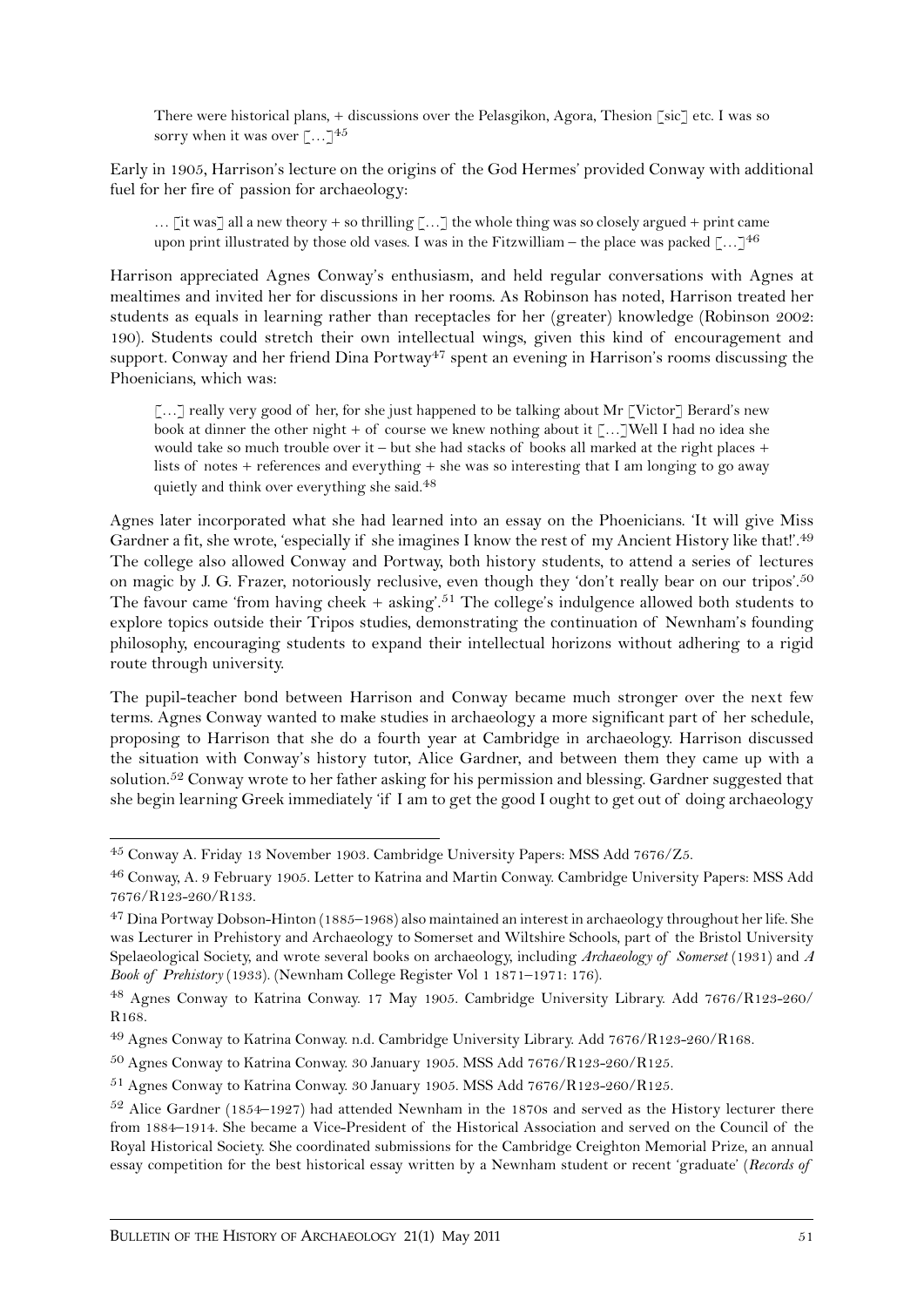for a 4th year'.53 Because Conway did not want to abandon her History Tripos, Gardner advised that she concentrate on an ancient history period for the Part II.<sup>54</sup> Agnes would need regular coaching in Greek and Latin to be able to get the most out of original source material.<sup>55</sup> She noted that:

I think it is so nice of them to devise plans by which I can do what I like in an amateurish way, without bothering over too much scholarship, especially in a place like this which goes in for taking everything seriously + deeply – they both quite realize that I want a readable knowledge of Greek + not to waste my time over proses + things. I have wanted to learn Greek for so long, + yet I don't want to interfere with my history tripos  $+$  this seems to combine them both.<sup>56</sup>

Gardner and Harrison's attention to Agnes's zeal for archaeology again demonstrates the benefit of Newnham College's small and flexible attitudes, negotiating a plan to suit Conway's interests and capabilities.

Harrison used a method she created and promoted herself to coach Conway, who wrote to her father that it was intended 'to teach … Greek on a method as nearly as possible approaching your ideal one of teaching languages, so as to waste no time,'57 (Robinson 2002: 188–189). Directed by Harrison, she would:

do archaeology […] entirely from an untripos point of view, so as to give me a most general introduction to the whole study of Art  $\lceil \ldots \rceil$  I am so happy about it, if only I didn't prove an absolute fool over the Greek. I am never to do any exercise  $+$  only the very minimum of grammar.<sup>58</sup>

For Agnes's purposes – to learn enough Greek to enable her to undertake Classical Archaeology – the intricacies of Greek translation, required for further classical scholarship, were unnecessary. Encouraged by her father, Conway's goal was to understand the art of the period; it was the interpretation and classification of art that she was especially interested in. Waldstein's lectures on classical sculpture, and Harrison's use of vase paintings in her interpretations of ritual and myth, all demonstrated the detailed use of visual material in teaching archaeology at Cambridge, and emphasise the importance of art to the study of classical archaeology during this period.

Martin Conway had for some time been collecting photographs of art, including classical works. As a Lecturer in Art History they were an essential part of his knowledge of the subject, and he later donated the bulk of this collection to the Courtauld Institute, and in the 1930s Conway strongly advocated the foundation of the Courtauld Institute (Evans 1966: 245).) Evans suggests that Martin Conway

*Newnham College* 1904: 20). Agnes Conway was awarded the Creighton Memorial Prize in 1911. Gardner wrote a history of the College, published in 1924 as *A Short History of Newnham College, Cambridge*. (London: Macmillan & Co.), and was the sister of classical archaeologists Ernest and Percy Gardner. (Sutherland, G. 2004, Gardner, Alice 1854–1927. Oxford Dictionary of National Biography. [http://www.oxforddnb.com/view/article/48491, accessed 11 Aug 2000]).

<sup>53</sup> Agnes Conway to Martin Conway. 2 June 1905. Cambridge University Library. MSS Add 7676/R123-260/ R172a+b.

<sup>54</sup> Agnes Conway to Martin Conway. 2 June 1905. Cambridge University Library. MSS Add 7676/R123-260/ R172a+b.

<sup>55</sup> For the period Agnes Conway would study for her Part II, she would be using 'Plutarch's Life of Pompey, Suetonius's Life or Caesar, an oration of Cicero + lots of Cicero's correspondence'. (Agnes Conway to Martin Conway. 2 June 1905. Cambridge University Library. MSS Add 7676/R123-260/R172a+b).

<sup>56</sup> Agnes Conway to Martin Conway. 2 June 1905. Cambridge University Library. MSS Add 7676/R123-260/  $R179a + b$ .

<sup>57</sup> Agnes Conway to Martin Conway. 7 June 1905. Cambridge University Library. MSS Add 7676/R123-260/ R174.

<sup>58</sup> Agnes Conway to Martin Conway. 7 June 1905. Cambridge University Library. MSS Add 7676/R123-260/ R174.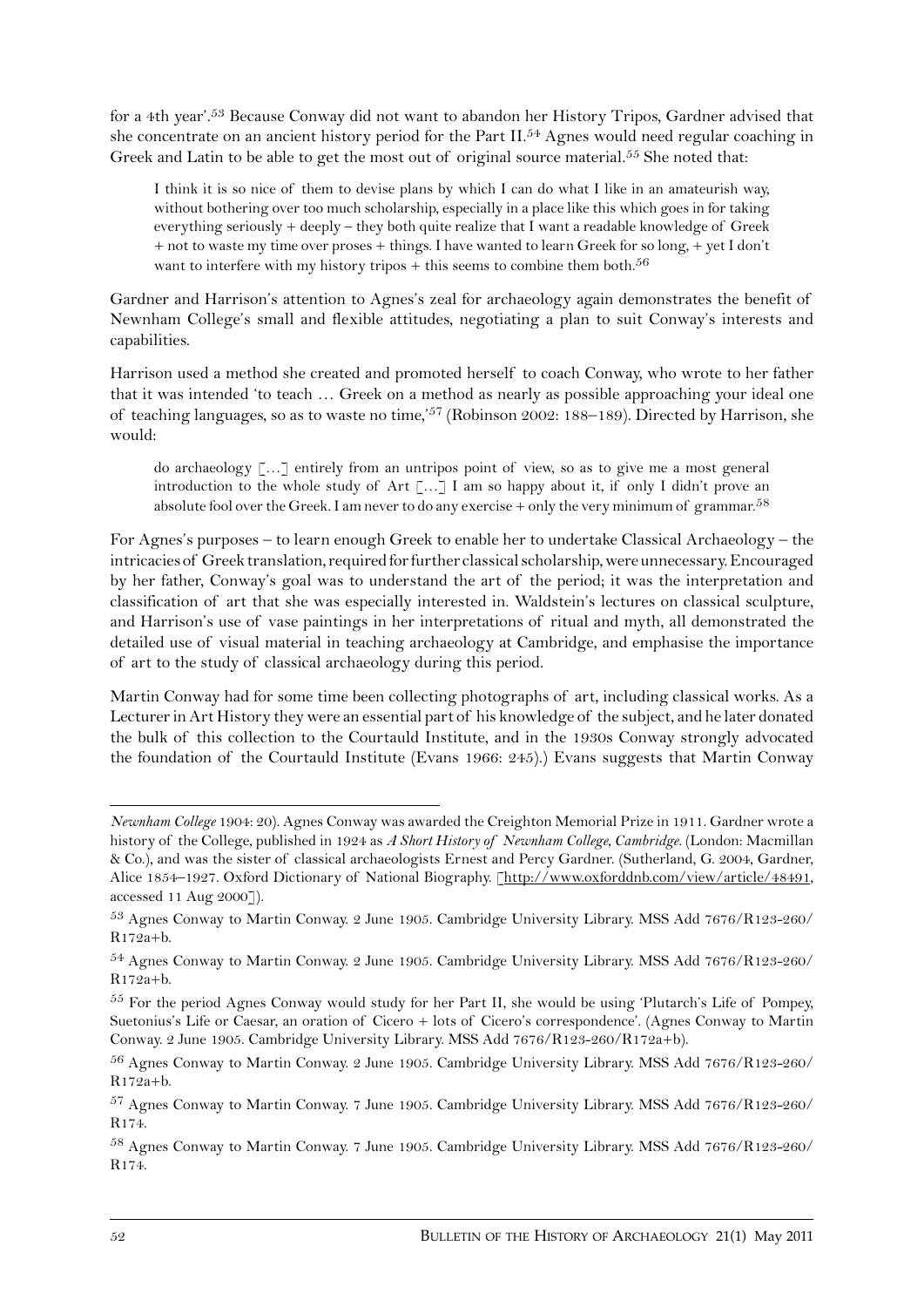wanted his daughter to begin arranging the classical portion of his collection of images (Evans 1966: 200).59 She worked with visual material during her lessons with Harrison, that were occasionally held in the Archaeological Museum where Conway read inscriptions directly from excavated material and vase paintings.60 Rather than depending solely on lectures and texts for her instruction Harrison used this hands-on method to elucidate art and archaeology. Harrison's tutorials allowed Conway to gain valuable experience which she would use later on in her own archaeological work, although they came at a price – Conway requested  $\mathcal{L}8$  from her parents to pay for the extra lessons.<sup>61</sup> Conway learned research skills and independence, and, crucially, was supported by both her parents and the college in continuing her education in the subject that interested her the most. Harrison had the contacts in the archaeological and classical fields to enable Agnes Conway to move in the right circles, and to enhance her study of archaeology.

When Michaelmas term 1906 began, lectures augmented Agnes' tutorials: two a week each on architecture and religion with Ridgeway; two a week on sculpture with Waldstein; three a week on the *Eumenides* with (A. W.) Verrall.62 Harrison lectured once a week on vases. The lectures Conway took reveal the considerable emphasis on three-dimensional (archaeological) material, and on anthropological approaches, rather than just on textual scholarship and the concentration on art and architecture that classical archaeology embodied.

She began going through her father's photograph collection, which she felt 'would be of the most enormous use to me when I begin working on sculpture + vases  $\ldots$ <sup>63</sup> Harrison noted their worth as a teaching tool, and suggested to Agnes Conway that the undergraduates taking Part II of the Classical Tripos should be invited to tea to view the photographs.64 This same collection Conway took with her to Rome in 1912, where she worked on organising and classifying them with Eugenie Sellers Strong (an expert in classical art<sup>65</sup>), at the British School at Rome. In addition, Conway augmented the collection, organising it, and spending money in the city's numerous photographic studios obtaining duplicates of images.66 Eugenie Sellers Strong represents another link in the chain of Cambridge women who gained professional standing among scholars in the field of archaeology. Conway spent the year before the outbreak of war travelling through Greece and the Balkans as an admitted student of the British School in Athens (BSA 1913/1914: 295).

After the outbreak of war in 1914 she began historical research and work on the Women's Collection at the Imperial War Museum, her father being the Museum's first Director (see Evans 1966). In 1927 she

<sup>59</sup> Agnes Conway to Katrina Conway. 5 July 1905. Cambridge University Library. MSS Add 7676/R123- 260/R178. Agnes Conway's work on her father's photograph collection was to pay off in her later career as an archaeologist; she systematically catalogued finds from the excavations that she and her husband George Horsfield conducted at Petra, Jordan in the 1930s. The results were published under both their names in the *Quarterly for the Department of Antiquities of Palestine*.

<sup>60</sup> Agnes Conway to Katrina Conway. 8 July 1905. Cambridge University Library. MSS Add 7676/R123-260/ R179, R181.

<sup>61</sup> Conway, A. Letter to Katrina Conway. 6 December 1905. Cambridge University Library MSS Add 7676/ R123-260/R202.

<sup>62</sup> Conway, A. Letter to Katrina Conway. 14 October 1906. Cambridge University Library MSS Add 7676/R123- 260/R234.

<sup>63</sup> Agnes Conway to Martin Conway. 1906. Cambridge University Library. MSS Add 7676/R123-260/R235.

<sup>64</sup> Agnes Conway to Martin Conway. 22 November 1906. Cambridge University Library. MSS Add 7676/R123- 260/R245.

<sup>65</sup> For a biography of Strong, see Dyson 2004. Strong obtained a 3rd class Classical Tripos standing from Girton College. She became the Assistant Director of the British School at Rome in 1905, a position she held until 1925, when she and the Director Thomas Ashby were encouraged to retire.

<sup>66</sup> Conway, A. 14 May 1912. Letter to Martin Conway. Cambridge University Library. MSS Add 7676/R261- 638/R329.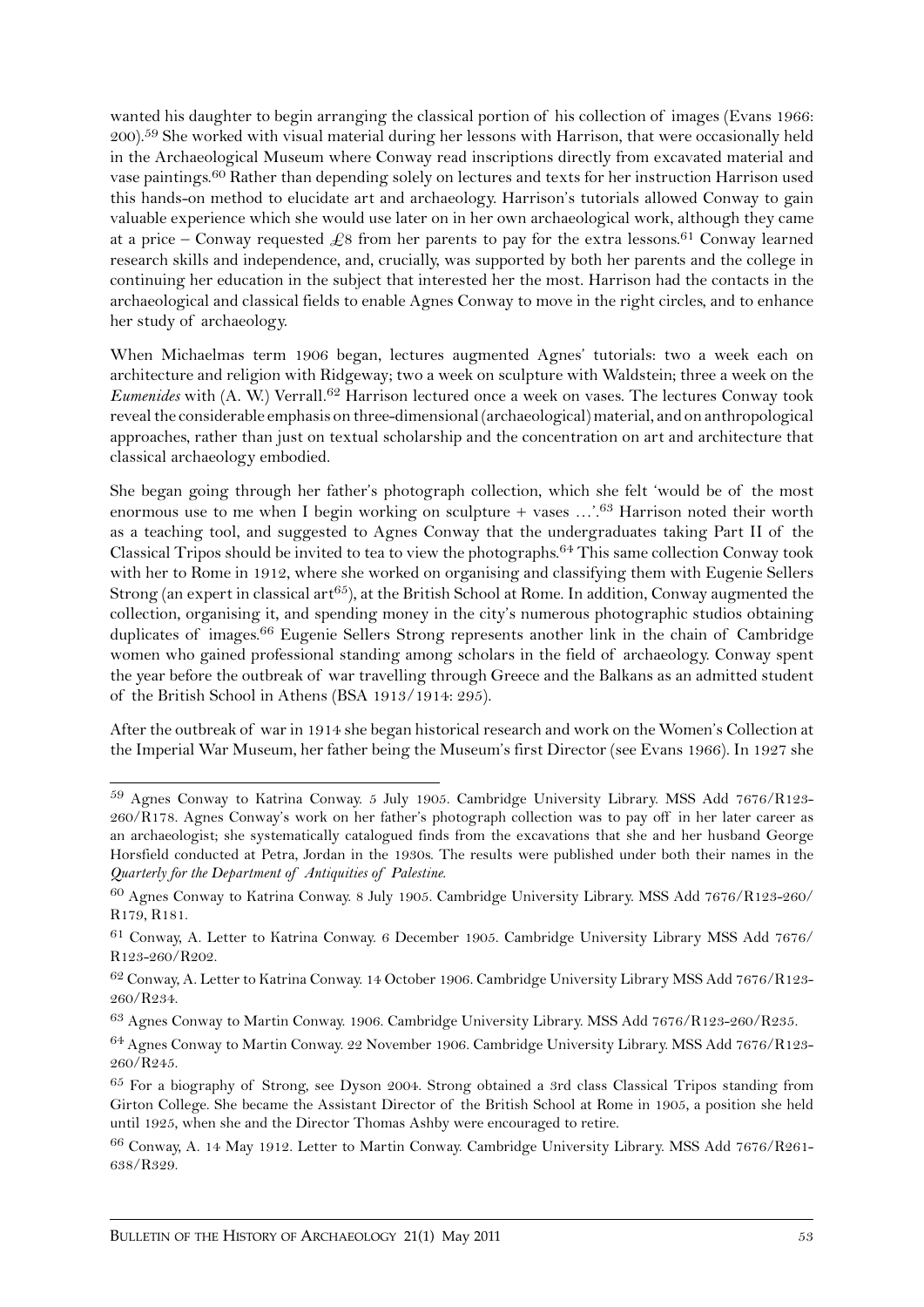took an extensive trip to the Middle East, travelling to Petra for the first time. She became entranced by the possibilities for its further exploration, and went back to speak to Harrison, then in retirement in London, but still keen on supporting new research. She saw Harrison a few days before the latter's death in 1928, at tea where they discussed a book on 'Magic + Religion', written by one of Harrison's latest protégés, who belonged to 'a new school of young men that [Harrison] was backing up with enthusiasm'.67 A few days later Conway wrote in her diary

 $\lbrack \ldots \rbrack$  when I got home there was a message to say that beloved Jane Harrison had died at 1.30 – and I wrote her a long letter after tea with my theories about Petra Religion – always too late. But my last talk with her was the best I could ever have had + I ought to be thankful to have ended with her on such a note.68

## **Conclusion**

Agnes Conway's life reveals one of the routes into archaeology for British women during the early twentieth century, and the part that the supportive environment at Newnham College played in providing women students with access to the British School at Athens. Archaeologists such as Dorothy Garrod and Gertrude Caton-Thompson regularly appear in histories of women in archaeology, and are often isolated by their own achievements in the field. It is essential to remember that they, as a Newnham College alumna, and fellow respectively, both women came from a tradition of Newnham College women in archaeology. The educational background and experience of archaeologists yields valuable insight into their interpretive framework, and elucidates the development of archaeology during the late nineteenth and early twentieth centuries. During this period the classical/archaeological network at Cambridge helped to introduce archaeological material into the curriculum, and promoted archaeological studies to students, both men and women. The dramatic and engaging personalities of Harrison, Verrall, and Murray, in making classical texts come alive, the use of anthropological material by Harrison, Ridgeway and Frazer, and the fine art expertise of Waldstein and Harrison, promoted the uses and value of archaeological material, and introduced a new generation of students to archaeology. And the intellectual context of Newnham College provided an atmosphere where scholarly and intellectual engagement could flourish across disciplinary boundaries.

One of the valuable lessons that the history of archaeology can learn from the history of science is to look beyond the traditional or accepted definitions of practitioners of a discipline. This encouragement to look beyond the boundaries is applicable to women in archaeology, whose work in the early part of the twentieth century, with few exceptions, was not excavation but museum and library related. It also applies to those professionals in the classics, and in what would become art history, who embraced, collected and assessed archaeological material, and in so doing made a new branch of the study of the past accessible to students.

Newnham College in turn encouraged women, whose paths to higher education were often difficult, to explore new ways of viewing and studying the past, often outside Britain. Agnes Conway's detailed diaries and correspondence from the period help illuminate this milieu, shedding light not only on the early age of taught archaeology at Cambridge, but also on the experience of women students at Newnham College at the turn of the century. They highlight Jane Harrison's instrumental inspirational role in archaeological training, and the value of Harrison's personal network, for bringing the latest theories to a younger generation of students. By setting the world of archaeology firmly in an historical context, detailing the developments in education and society, and the individuals who influenced the teaching of archaeology at university level, we can better understand the way in which archaeologists make their own conclusions about the material they study.

<sup>67</sup> Conway, A. Thursday 5 April. 1928 Diary. Cambridge University Library MSS Add 7676/Z30.

<sup>68</sup> Conway, A. Sunday 15 April. 1928 Diary. Cambridge University Library MSS Add 7676/Z30.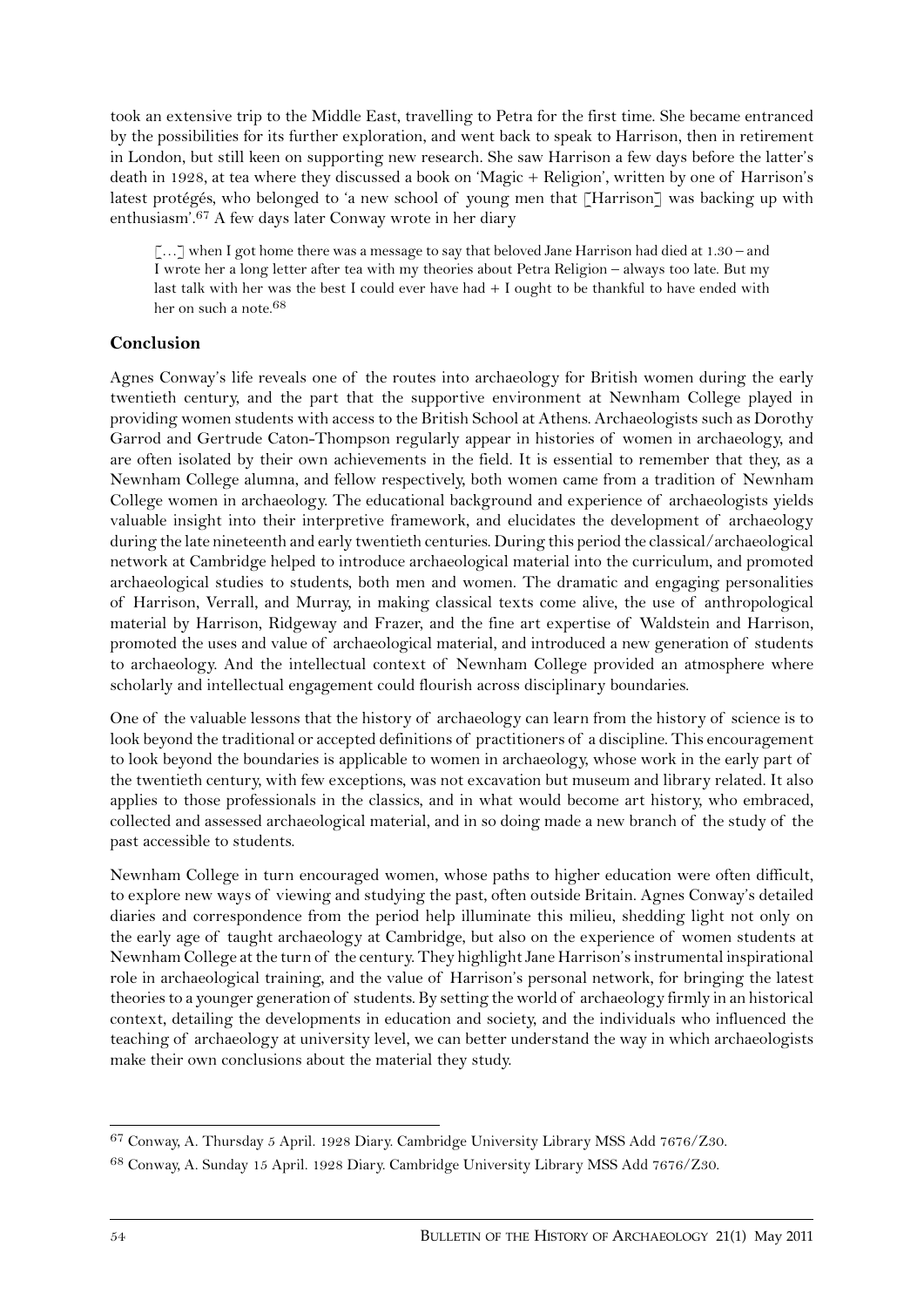### **Bibliography**

- Ackerman, R. 2009. Cambridge Ritualists (act. 1900–1914). In *Oxford Dictionary of National Biography* (Online edn.). Oxford: Oxford University Press.
- 2004. Frazer, Sir James George (1854–1941). In *Oxford Dictionary of National Biography* (Online edn.). Oxford: Oxford University Press.
- 1991. *The Myth and Ritual School: J. G. Frazer and the Cambridge Ritualists*. New York: Garland.
- Arlen, S. 1996. 'For Love of An Idea': Jane Ellen Harrison, Heretic and Humanist. *Women's History Review* 5(2): 165–190.
- Beard, M. 2005. 'While Ridgeway Lives, Research Can Ne'er Be Dull': Professor Ridgeway, Aeschylus, Supplices 304ff. In C. Stray (ed) *The Owl of Minerva: The Cambridge Praelections of 1906, Proceedings of the Cambridge Philological Society Supplementary Volume 28*, pp. 111–114. Cambridge: Cambridge University Press.
- 2000. *The Invention of Jane Harrison*. Cambridge, MA: Harvard University Press.
- 1999. The Invention and (Reinvention) of 'Group D': An Archaeology of the Classical Tripos, 1879–1984. In C. Stray (ed) *Classics in 19th and 20th Century Cambridge: Curriculum, Culture and Community Supplementary Volume 24*, pp. 95–134. Cambridge: Cambridge Philological Society.
- Breay, C. 1999. Women and the Classical Tripos 1869–1914. In C. Stray (ed) *Classics in 19th and 20th Century Cambridge: Curriculum, Culture and Community Supplementary Volume 24*, pp. 49–70. Cambridge: Cambridge Philological Society.
- British School at Athens. 1913/1914. List of Directors, Honorary Students, Students and Associates. *The Annual of the British School at Athens XX*: 159–167.
- 1896/1897. Annual Meeting of Subscribers. *The Annual of the British School at Athens III*: 221–234.
- 1895/1896. Donations and Subscriptions, 1895–6. *The Annual of the British School at Athens II*: 30–31.
- 1894/1895. List of Directors and of Students 1886–1895. *The Annual of the British School at Athens I*: 46–48.
- Brown University. 2004. *Breaking Ground: Women in Old World Archaeology*. Retrieved July 31, 2010, from http:// www.brown.edu/Research/Breaking\_Ground/introduction.php.
- Carter, J. M. 1984. Prosopography as a Teaching Tool. *The Clearing House* 58(1): 14–17.
- Conway, R. S., rev. Snodgrass, A. 2008. Ridgeway, Sir William (1858–1926). In *Oxford Dictionary of National Biography* (Online edn.). Oxford: Oxford University Press.
- Diaz-Andreu, M. and M. L. Stig Sorenson (eds). 1998. *Excavating Women: A History of Women in European Archaeology*. London: Routledge.
- Dyhouse, C. 1981. *Girls Growing Up in Late Victorian and Edwardian England*. London: Routledge & Kegan Paul.
- Dyson, S. 2004. *Eugenie Sellers Strong: Portrait of an Archaeologist*. London: Duckworth.
- Easterling, P. 1999. The Early Years of the Cambridge Greek Play: 1882–1912. In C. Stray (ed) *Classics in 19th and 20th Century Cambridge: Cambridge Philological Society Supplementary Volume 24*: 27–47.
- Evans, J. 1966. *The Conways: A History of Three Generations.* London: London Museum Press.
- Frazer, J. G. 1890. *The Golden Bough: A Study of Comparative Religion*. London: Macmillan.
- Gange, D. 2006. Religion and Science in Late Nineteenth-Century British Egyptology. *The Historical Journal* 49: 1083–1103.
- Gardner, A. 1921. *A Short History of Newnham College*. Cambridge: Bowes & Bowes.
- Gill, D. 2007–2010. *History of the British School at Athens*. Retrieved September 20, 2010, from History of the British School at Athens: http://bsahistory.blogspot.com/.
- 2008. *Students at the British School at Athens (1886–1914)*. Swansea: The Ostraka Press.
- 2002. 'The Passion of Hazard': Women at the British School at Athens before the First World War. *The Annual of the British School at Athens XCVII*: 491–510.
- Gould, P. 1997. Women and the Culture of University Physics in Late Nineteenth Century Cambridge. *The British Journal for the History of Science 30* (2): 127–149.
- Halsey A. and M. Trow. 1971. *The British Academics*. London: Faber and Faber.